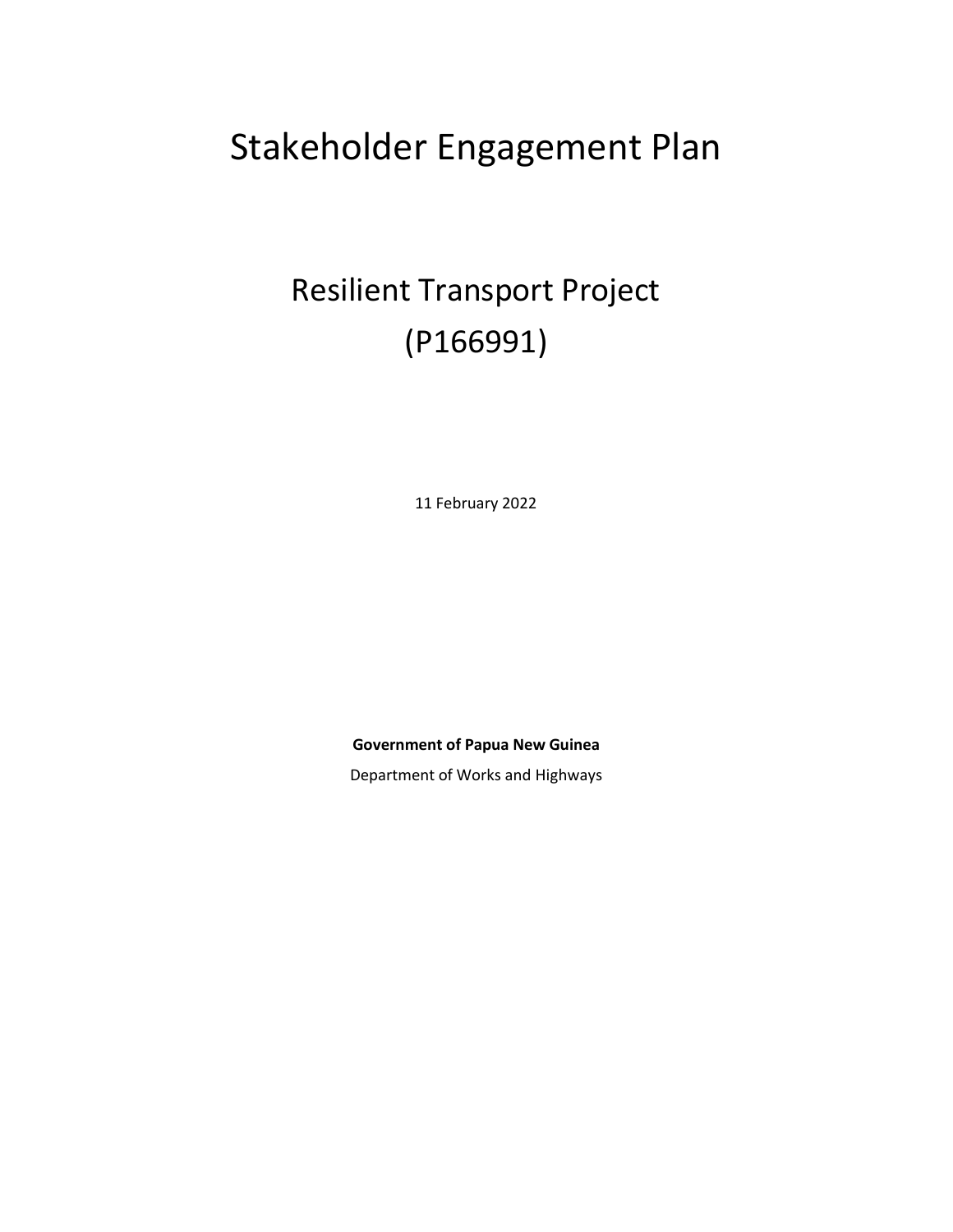### **Document Control**

| <b>Version</b>   | Date       | <b>Description</b> |
|------------------|------------|--------------------|
| Rev <sub>0</sub> | 22/11/2021 | 1stDraft           |
| Rev1             | 21/12/2021 | $2nd$ Draft        |
| Rev <sub>2</sub> | 28/01/2022 | 3rd Draft          |
| Rev3             | 11/02/2022 | <b>Final</b>       |
|                  |            |                    |
|                  |            |                    |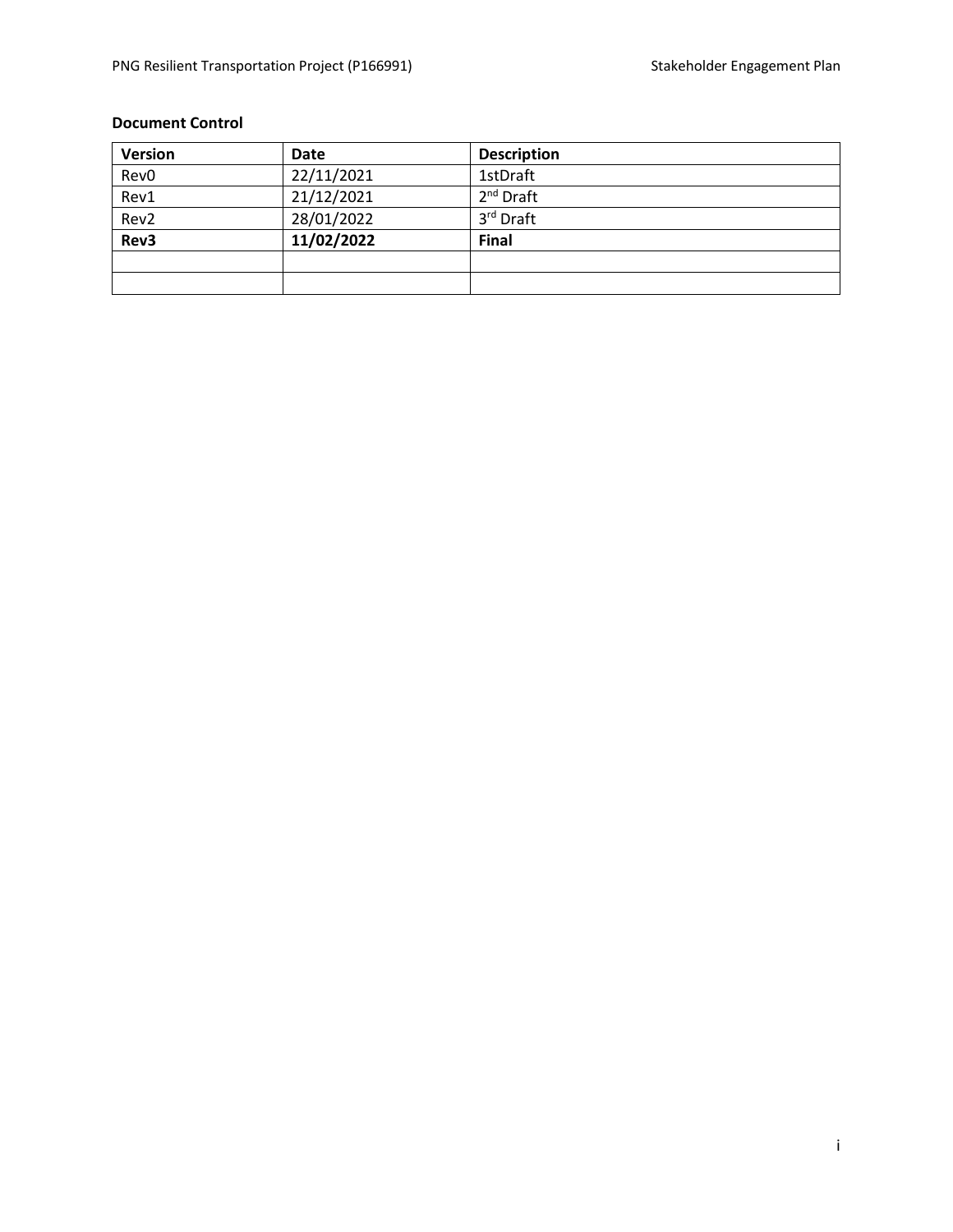## **Contents**

| $\mathbf{1}$   |       |  |
|----------------|-------|--|
|                | 1.1   |  |
|                | 1.2   |  |
|                | 1.3   |  |
| $\overline{2}$ |       |  |
|                | 2.1   |  |
|                | 2.2   |  |
| 3              |       |  |
|                | 3.1   |  |
|                | 3.1.1 |  |
|                | 3.2   |  |
|                | 3.2.1 |  |
|                | 3.2.2 |  |
|                | 3.2.3 |  |
| 4              |       |  |
|                | 4.1   |  |
|                | 4.1.1 |  |
|                | 4.2   |  |
|                | 4.3   |  |
|                | 4.3.1 |  |
|                | 4.3.2 |  |
|                | 4.3.3 |  |
| 5              |       |  |
|                | 5.1   |  |
|                | 5.2   |  |
|                | 5.2.1 |  |
|                | 5.3   |  |
|                | 5.4   |  |
|                | 5.4.1 |  |
|                | 5.4.2 |  |
| 6              |       |  |
|                | 6.1   |  |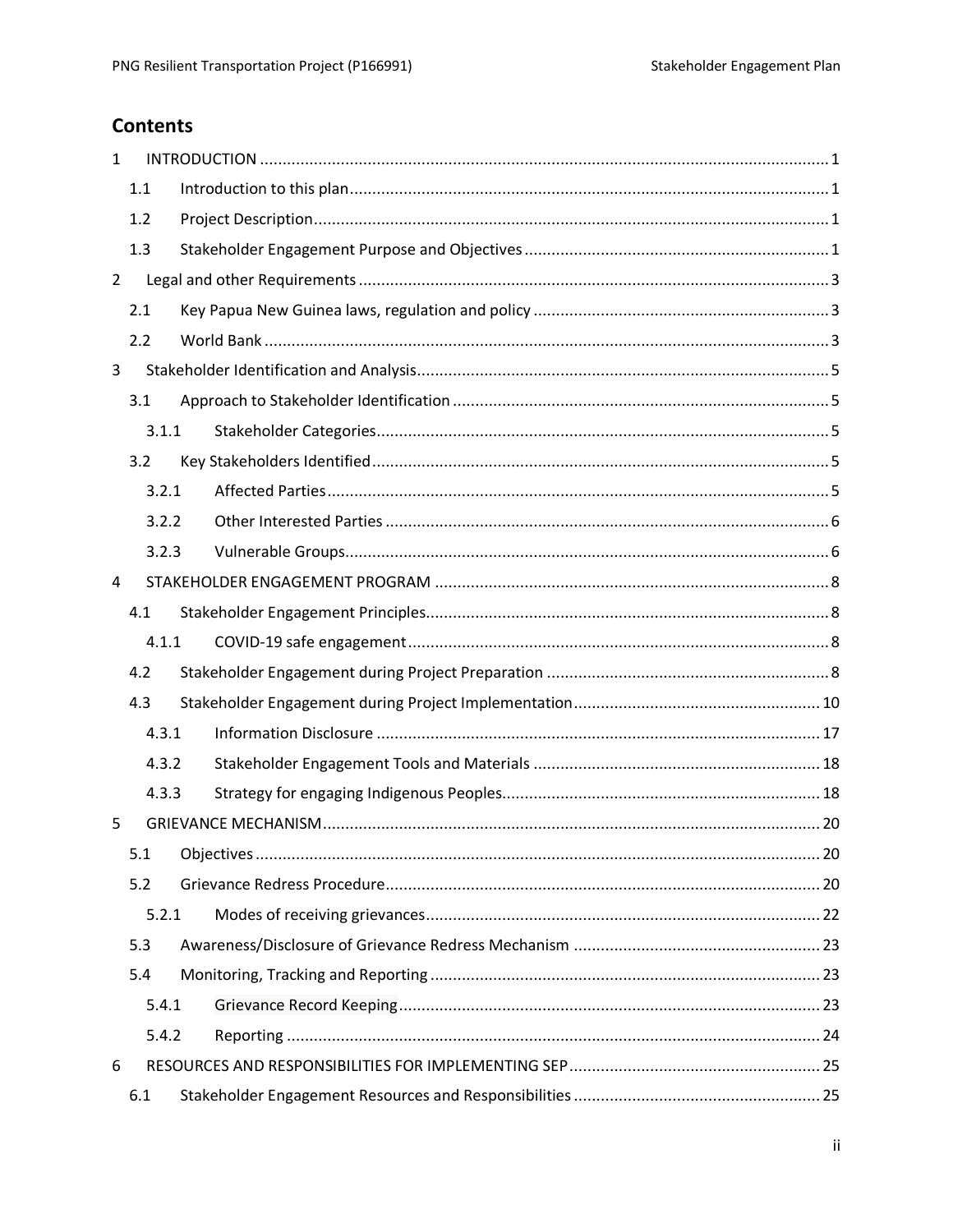# **List of Figures**

## **List of Tables**

| Table 4-2 Stakeholder Engagement - objectives and responsibilities across Project Stages 11 |  |  |  |
|---------------------------------------------------------------------------------------------|--|--|--|
|                                                                                             |  |  |  |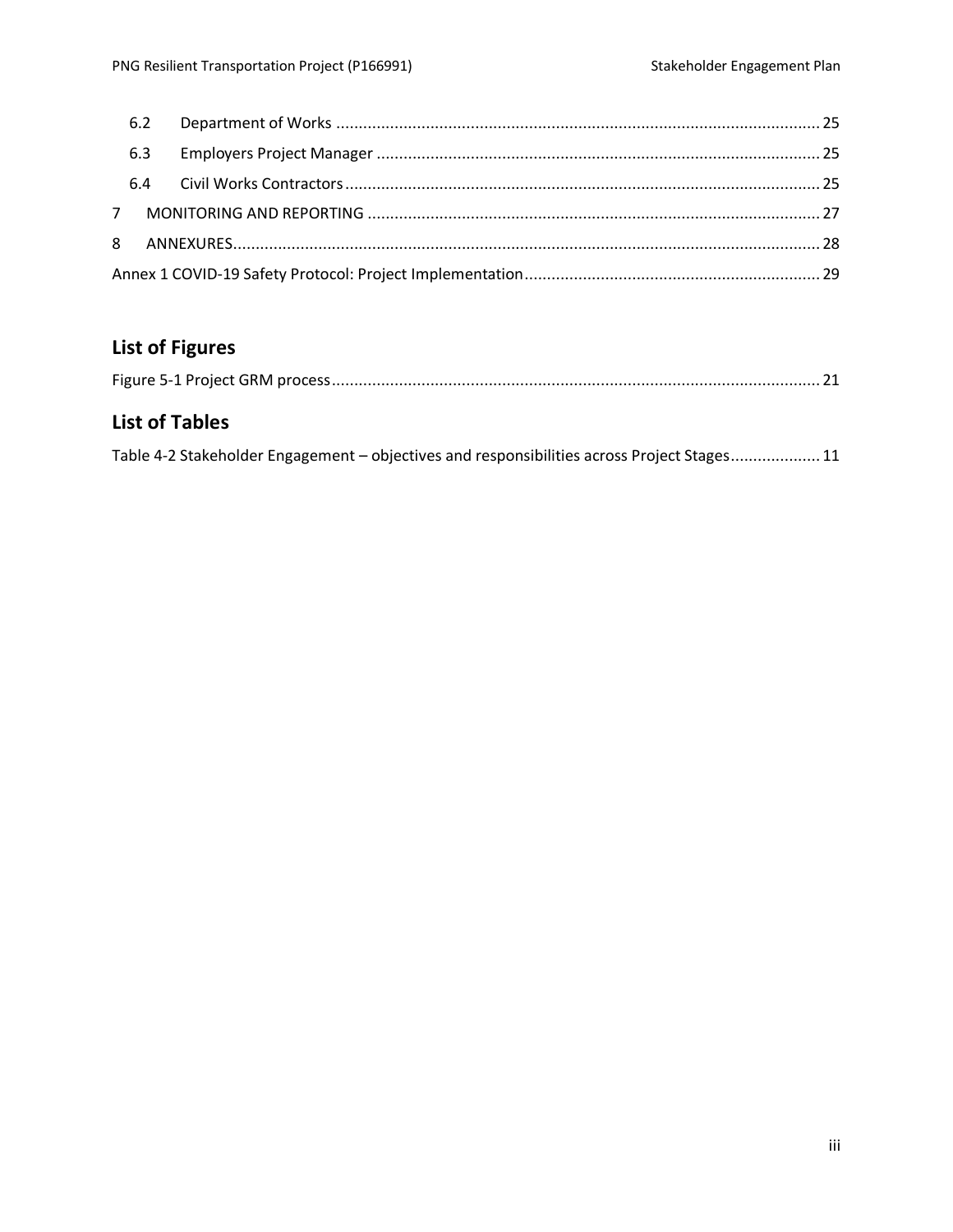# <span id="page-4-0"></span>**1 INTRODUCTION**

### <span id="page-4-1"></span>**1.1 Introduction to this plan**

This Stakeholder Engagement Plan (SEP) defines a programme for stakeholder engagement for the Resilient Transportation Project (RT) being implemented by the Department of Works and Highways (DOWH). This SEP was developed during the initial design phase of the project and will be implemented in accordance with the Government of PNG (GoPNG) and the World Bank's requirements for stakeholder engagement.

### <span id="page-4-2"></span>**1.2 Project Description**

The proposed project aims to improve the quality of the road network and provide road users the benefit of a better and safer network.

Components and activities include:

- **Component 1: Improvement and Sustainable Maintenance of Ramu and Hiratano Highways**
	- i) Rehabilitation and reconstruction of critical sections of the Ramu Range section of the Ramu Highway (approx. 45km), and improvement and performance-based maintenance of the full length of the highway (approximately 175km) from Pompaquato bridge in Morobe Province to Madang airport junction in Madang Province;
	- ii) Rehabilitation and performance-based maintenance on the Hiritano Highway as a continuation of the Second Road Maintenance & Rehabilitation Project (RMRP2) (P119471) which will end in April 2023. The scope of this work will be dependent on available funding, however it is anticipated to include rehabilitation and maintenance between Laloki River and Brown River (approx 24 km).

Component 1 will also include road safety strengthening activities including improved road conditions, better implementation of road safety regulation and improved quality and safety of pedestrians' facilities, by implementing targeted traffic safety campaigns and awareness measure with the focus on needs of women traders working in adjacent markets and school children who use the road as pedestrians; as well as activities focusing on strengthening and the empowerment of women through increased participation in the labour force.

- **Component 2**: Institutional Strengthening, Project Management & Technical Assistance which would finance the establishment and operating costs for a Project Implementation Unit within DOWH, as well as a range of institutional strengthening initiatives and technical assistance to support management and technical skills development
- **Component 3:** Contingency emergency response component (CERC) to support post-disaster recovery such as impacts from extreme weather events, earthquakes or pandemics.

<span id="page-4-3"></span>Further detail is provided in the Preliminary Environmental and Social Impact Assessment (P-ESIA).

### **1.3 Stakeholder Engagement Purpose and Objectives**

The **purpose** of public consultation and community engagement is to:

- inform stakeholders about the proposed activities;
- gather feedback on the design and how the proposal may affect them;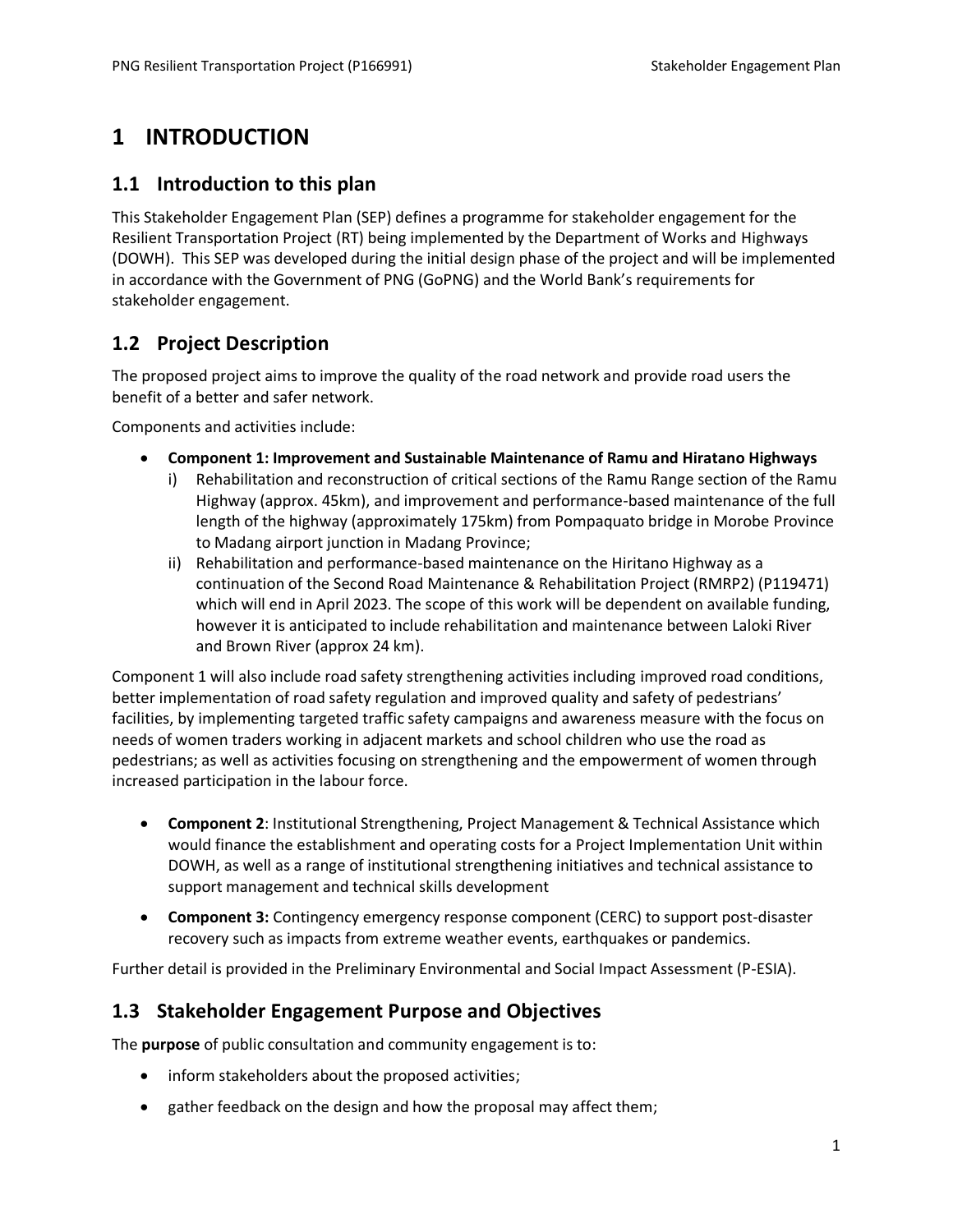- provide notification prior to construction activities and;
- to gauge the effectiveness of mitigation measures once implemented.

This SEP describes the stakeholder engagement activities that are proposed for the RT Project. The SEP is a useful tool for managing communications between DOWH and its stakeholders.

This SEP should be considered a 'living document' that DOWH will review and update where relevant, in relation to the specific annual Project work plans. The P-ESIA further outlines public consultation and information dissemination aspects. .

The Project will be implemented in accordance with relevant PNG laws and the World Bank's Environmental and Social Framework (ESF). The ESF requires all World Bank Borrowers to comply with the Environmental and Social Standards (ESSs) for identifying, assessing and managing potential environmental and social risks and impacts associated with investment projects. *ESS10: Stakeholder Engagement and Information Disclosure* articulates that the borrower will engage with stakeholders throughout the duration of the Project (refer Sectio[n 2.2\)](#page-6-2)

The key objectives of the SEP for this Project are as follows:

- Provide guidance for stakeholder engagement such that it meets the requirements of the GoPNG and World Bank ESS10
- Identify and analyse key Project stakeholders, including affected parties (including indigenous peoples), interested parties and vulnerable groups;
- Outline an inclusive and culturally sensitive stakeholder engagement process that begins early in the planning process, providing stakeholders with an opportunity to influence Project planning and design, and continues during construction and operation & maintenance phases;
- Identify the most effective methods and structures through which to a) disseminate Project information and for the Project to respond to feedback and b) to ensure regular, accessible, transparent and appropriate consultation;
- Outline the Grievance Mechanism (GM) for the Project which can address stakeholder concerns and provide feedback to issues raised.
- Outline implementing arrangements including roles and responsibilities and budget; and
- Describe means of reporting and disclosure of key information and instruments in a manner that can be readily understood by all key stakeholders.

Potential communications challenges (for example, over consultation, confusion with other Projects, COVID-related communication barriers) and opportunities (for example, synergies with other consultation activities and facilitators known to the community) will be identified.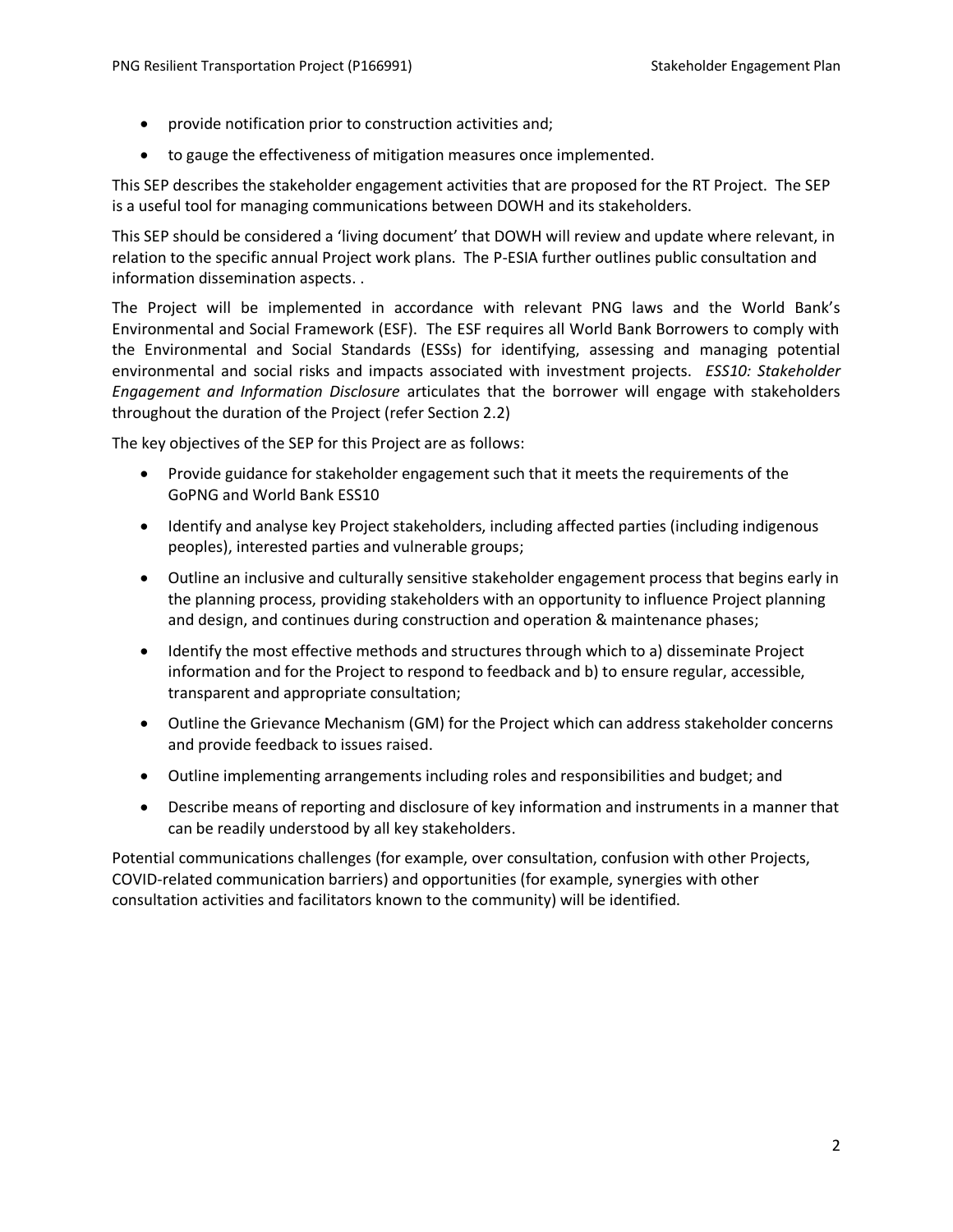# <span id="page-6-0"></span>**2 Legal and other Requirements**

### <span id="page-6-1"></span>**2.1 Key Papua New Guinea laws, regulation and policy**

Outlined below is a summary description of current GoPNG legislation and key Department of Works policy regarding citizens' access to information and participation:

- The National Goal 2 (6) of the *Constitution of the Independent State of Papua New Guinea 1975* requires the "maximisation of the number of citizens participating in every aspect of development." Further, under Section 51, citizens have the right to access information.
- Under the *Environment Act 2000* where a permit is issued, this permit includes conditions regarding engagement. For example, identification of issues that may arise within the Project and surrounding area that are direct or indirect outcomes of the physical, biological or socioeconomic effects of the proposed development activity
- The *National Cultural Property (Preservation) Act 1965* and associated regulations are prescriptive with respect to engagement and notification with respect to notifications of discoveries of cultural properties and artefacts.
- The *DOWH Safeguards Policy 2019* outlines inclusiveness as one of four safeguard principles to guide the management of DOWH programs and projects during their implementation. Specifically, the Policy outlines that 'meaningful stakeholder engagement is an inclusive process conducted throughout the project life cycle that recognises how local knowledge and experience can be used to enhance benefits' (paragraph 17b).

### <span id="page-6-2"></span>**2.2 World Bank**

*ESS10: Stakeholder Engagement and Information Disclosure* recognises 'the importance of open and transparent engagement between the Borrower and project stakeholders as an essential element of good international practice'.

ESS10 requires the borrower to

- Conduct meaningful consultation throughout the project life cycle that: begins as early as possible in the project development process, that encourages and considers feedback to inform project design and management of E&S risks; provides stakeholders with timely, relevant and accessible information, and consult with them in a culturally appropriate manner, which is free of manipulation, interference, coercion, discrimination and intimidation.
- Maintain and disclose a documented record of stakeholder engagement, including a description of the stakeholders consulted, a summary of the feedback received and a brief explanation of how the feedback was considered, or the reasons why it was not.
- Develop Stakeholder Engagement Plan proportionate to the nature and scale of the project and its potential risks and impacts needs to be developed by the Borrower. It must be disclosed as early as possible, and before project appraisal, and the Borrower needs to seek the views of stakeholders on the SEP, including on the identification of stakeholders and the proposals for future engagement. If significant changes are made to the SEP, the Borrower must disclose the updated SEP.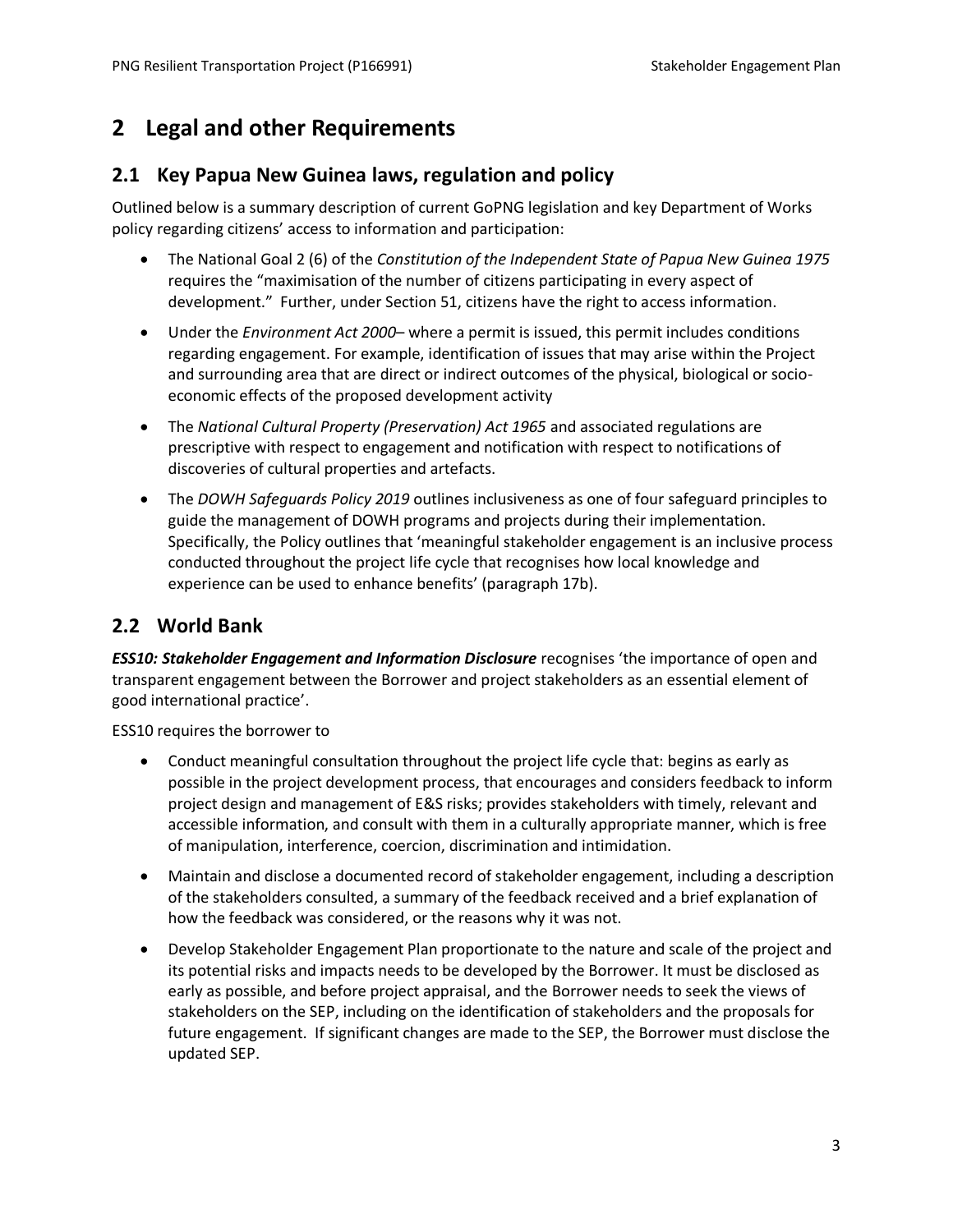• To establish and implement a grievance mechanisms to receive and facilitate resolution of concerns and grievances of project affected parties related to E&S performance of the project in a timely manner.

In this Project, indigenous peoples are expected to be the sole or the overwhelming majority of project affected people. The World Bank's Environmental and Social Framework (ESF*) ESS7: Indigenous Peoples* outlines additional requirements for engagement with IPs throughout the project cycle:

- Ensure that the development process fosters full respect for the human rights, dignity, aspirations, culture and natural resource based livelihoods of IPs
- Avoid adverse impacts of projects on Ips and where avoidance is not possible, to minimise, mitigate and/or compensate for such impacts
- Promote sustainable development benefits and opportunities for Ips
- Improve project design and promote local support through meaningful consultation with IP representative bodies and organisations throughout the project's life cycle.
- Obtain free, prior and informed consent (FPIC) of Ips regarding impacts to land, residences or livelihoods.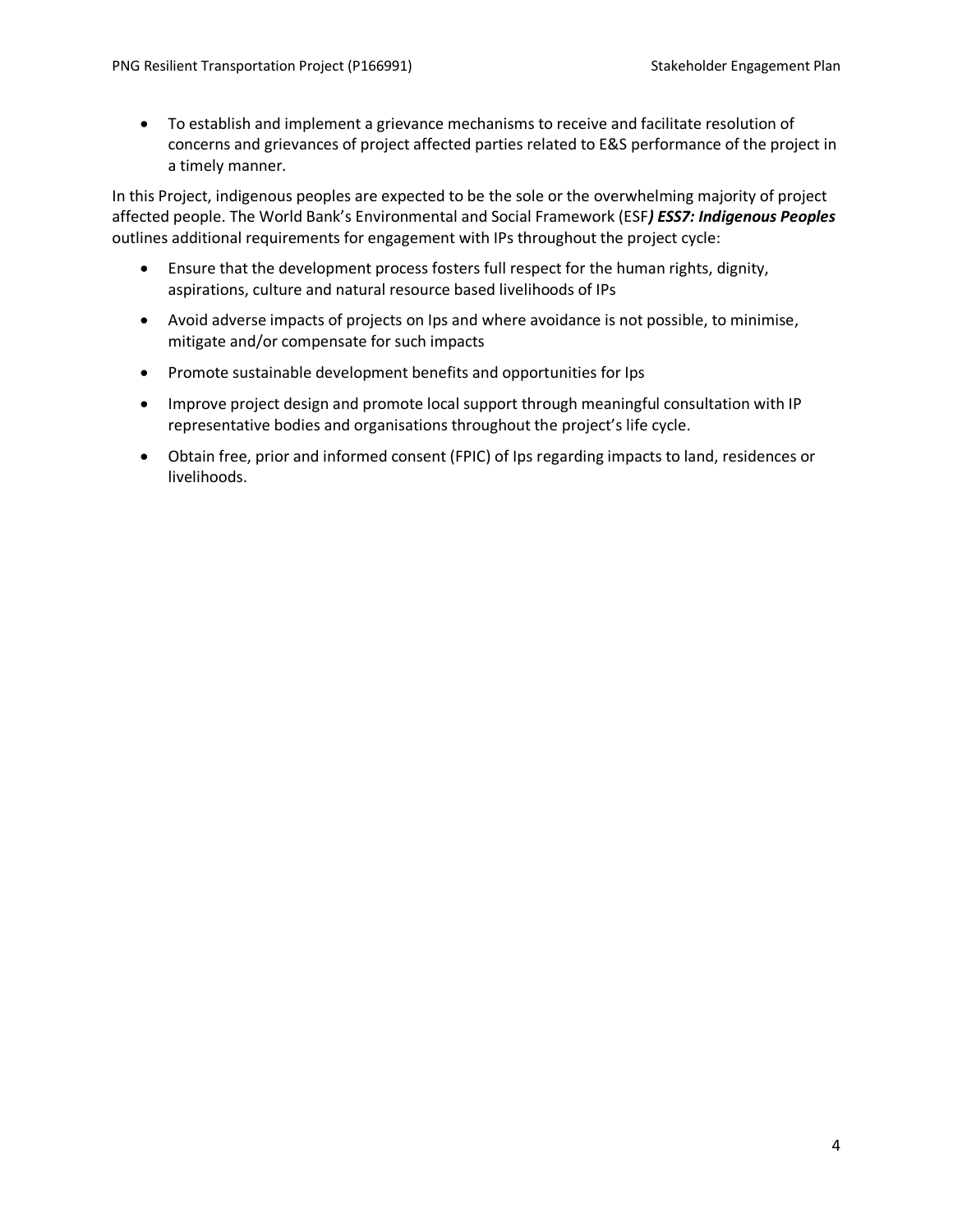# <span id="page-8-0"></span>**3 Stakeholder Identification and Analysis**

### <span id="page-8-1"></span>**3.1 Approach to Stakeholder Identification**

### <span id="page-8-2"></span>**3.1.1 Stakeholder Categories**

For the purpose of effective and tailored engagement, stakeholders of the proposed project(s) can be divided into the following core categories:

- **Affected Parties** persons, groups and other entities that are directly influenced (actually or potentially) by the project and/or have been identified as most susceptible to change associated with the project, and who need to be closely engaged in identifying impacts and their significance, as well as in decision-making on mitigation and management measures;
- **Other Interested Parties** individuals/groups/entities that may not experience direct impacts from the Project but who consider or perceive their interests as being affected by the project and/or who could affect the project and the process of its implementation in some way; and;
- **Vulnerable Groups** persons who may be disproportionately impacted or further disadvantaged by the project(s) as compared with any other groups due to their vulnerable status.

### <span id="page-8-3"></span>**3.2 Key Stakeholders Identified**

### <span id="page-8-4"></span>**3.2.1 Affected Parties**

Affected Parties include local communities/community members and other parties that may experience direct impacts from the Project. Specifically, the following individuals and groups fall within this category:

- Local communities in the vicinity of the planned sub-projects
	- o Chairperson for each ward
	- $\circ$  Clan leaders, including leadership from identified ethnic and informal settler groups
	- o Community groups (Local churches/Youth/ women organisations)
	- o Project affected households
	- o Market vendors
	- o Local schools
	- o Local health centres
	- o Working age population
- Road users
	- o Motorists (including heavy freight transport/commercial and private)
	- o Public motor vehicle (PMV) operators
	- o Pedestrians
- Government agencies
	- o Conservation and Environment Protection Authority (CEPA)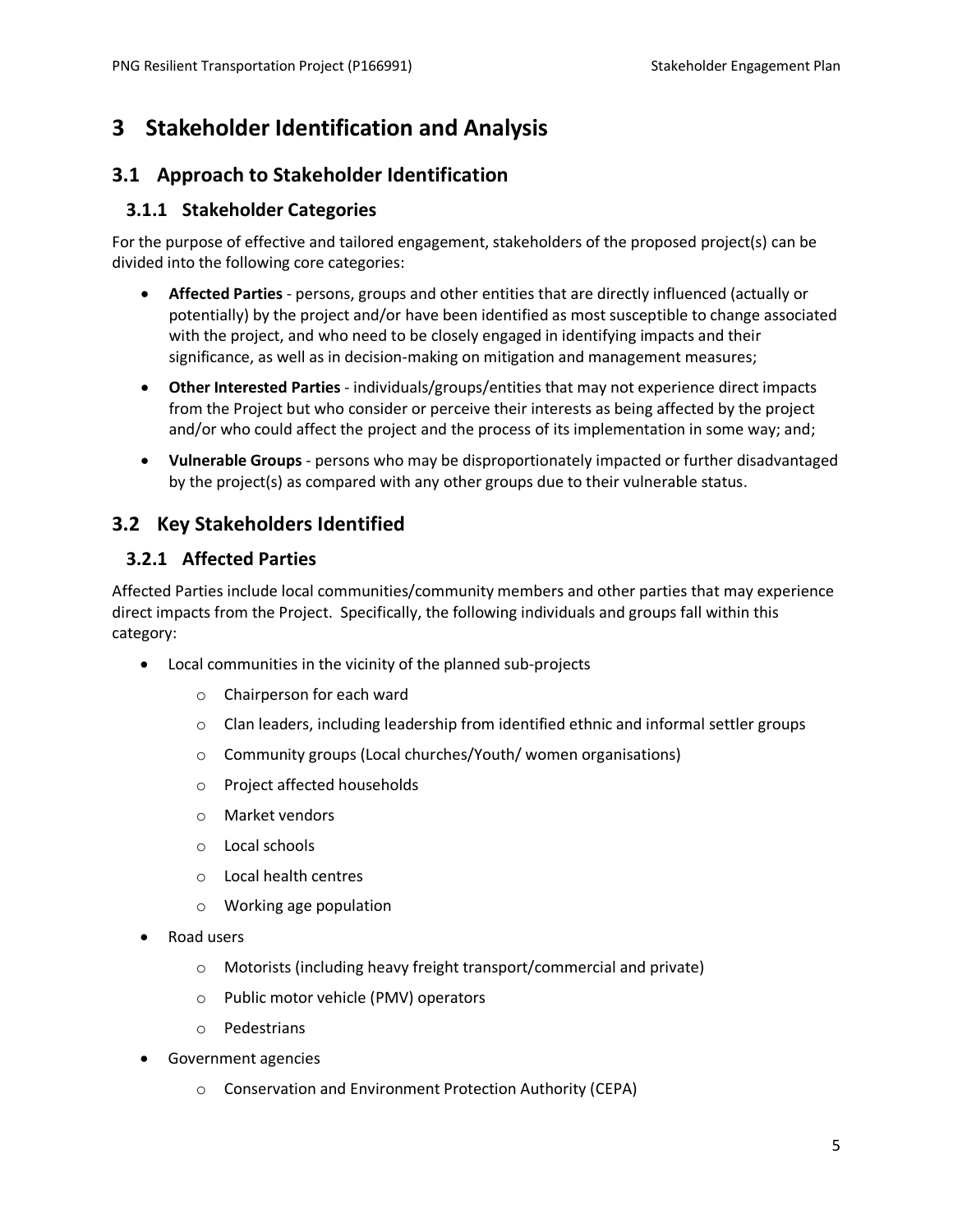- o Climate Change Development Authority (CCDA)
- o Department of Transport (DoT)
- o Department of National Planning and Monitoring
- o Road Traffic Authority (RTA)
- o Provincial administration and relevant agencies
- o Ward elected councillor
- Utilities and Business
	- o PNG Power Limited
	- o Water PNG
	- o Ramu Nickle
	- o Ramu Agri Industries Ltd
- Contractors/subcontractors

#### <span id="page-9-0"></span>**3.2.2 Other Interested Parties**

Other Interested Parties include individuals/groups/entities that may not experience direct impacts from the Project but who may consider or perceive their interests as being affected by the project and/or who could affect the project and the process of its implementation in some way. Other interest parties for the Projects include:

- Development partners (e.g ADB, DFAT, JICA, GGGI)
- Politicians
- Other government agencies (e.g. Department of Health)
- Industry peak bodies
- local NGOs (e.g. Committee of Churches representative, transport/road-safety-related NGOs)
- Media
- General public

#### <span id="page-9-1"></span>**3.2.3 Vulnerable Groups**

As the Project develops, it is particularly important to identify individuals and groups who may find it more difficult to participate and those who may be differentially or disproportionately affected by the project because of their marginalised or vulnerable status. During the development of the Preliminary ESIA vulnerable stakeholders (if any) will be identified, and engagement activities tailored to their needs. Broad identification of vulnerable stakeholders includes:

- People living outside their customary land/communities (i.e. informal settlers)
- People with disabilities
- Vulnerable road users (i.e. children, elderly, road side market vendors and anyone using the road not in a vehicle)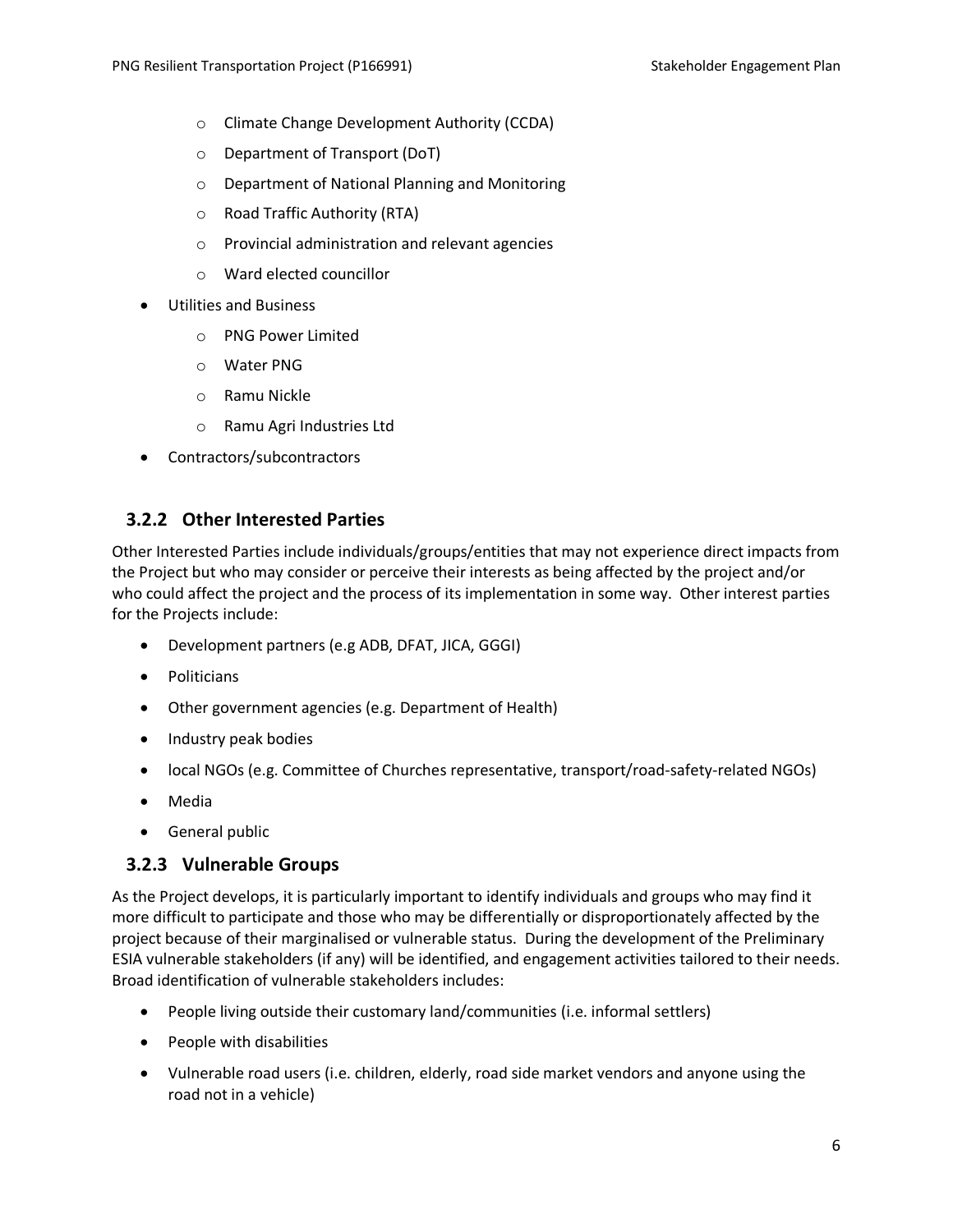- Women
- Female-headed households

Vulnerable groups within the communities affected by the Project will be further confirmed during the Project design phase, and consulted through dedicated means, as appropriate. Description of the methods of engagement that will be undertaken by the Project is provided in the following sections.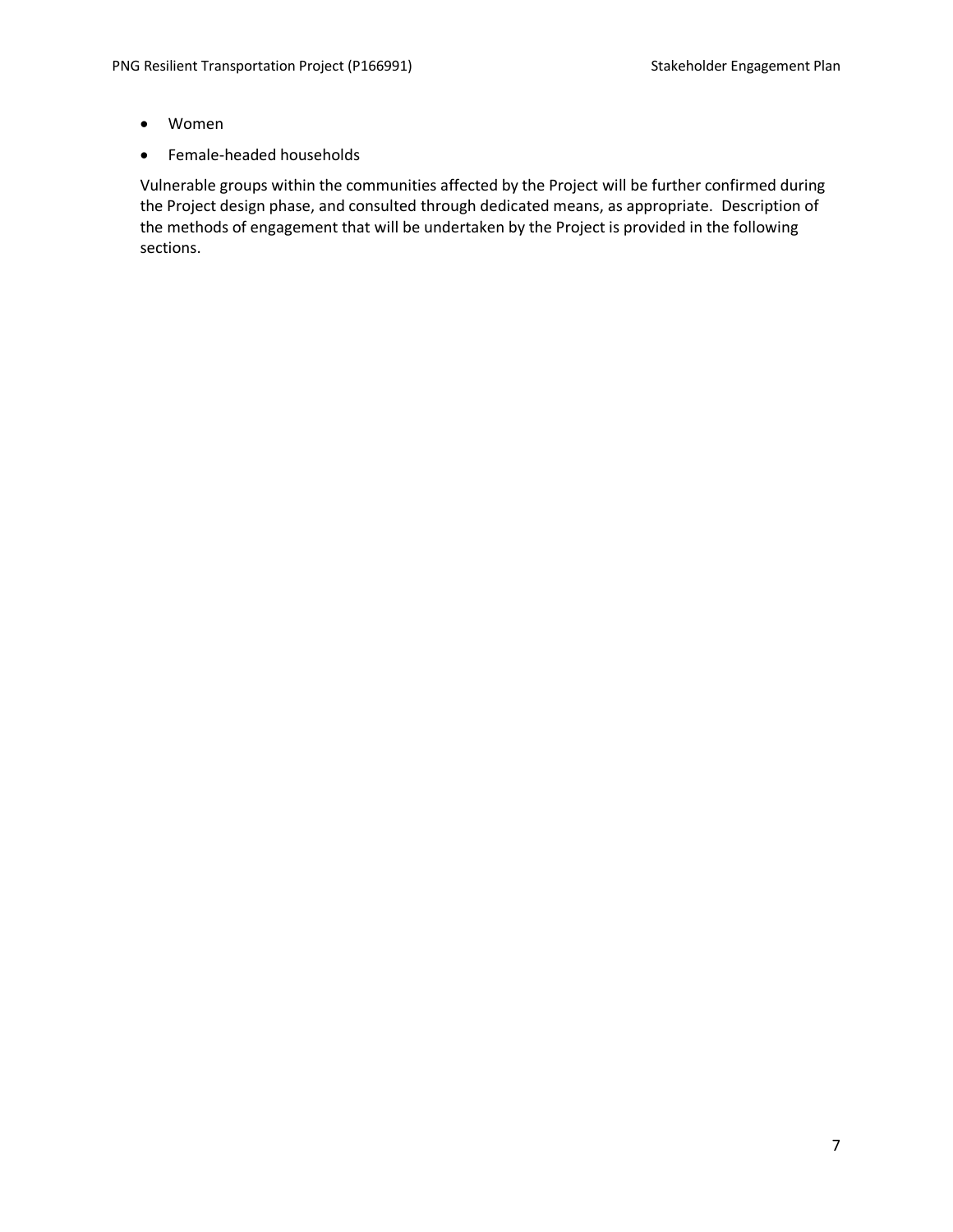# <span id="page-11-0"></span>**4 STAKEHOLDER ENGAGEMENT PROGRAM**

### <span id="page-11-1"></span>**4.1 Stakeholder Engagement Principles**

To ensure a best practice approach in stakeholder engagement is delivered, the Project will apply the following principles for stakeholder engagement:

- Openness and life-cycle approach: Public consultations for the Project(s) will be arranged during the whole life cycle, carried out in an open manner, free of external manipulation, interference, coercion, or intimidation.
- Informed participation and feedback: Information will be provided to and widely distributed among all stakeholders in an appropriate format; opportunities will be provided for communicating stakeholders' feedback, for analysing and addressing their comments and concerns.
- Inclusiveness and sensitivity: Stakeholder identification will be undertaken to support inclusive communications and build effective relationships. Equal access to information will be provided to all stakeholders with all impacted stakeholders to be encouraged at all times to be involved in consultation processes. Sensitivity to stakeholders' needs will be the key principle underlying the selection of engagement methods with special attention given to vulnerable groups (people living in poverty, in settlements or outside their traditional communities, remote or inaccessible areas, women, youth, elderly, people with disabilities, those with underlying health issues and culturally diverse ethnic groups).

### <span id="page-11-2"></span>**4.1.1 COVID-19 safe engagement**

The PNG Government has taken measures to restrict public gatherings, meetings and movement both within PNG and between PNG and neighbouring countries. The general public is also increasingly concerned about the risks of transmission, particularly through social interactions. Given the highly infectious nature of COVID-19, the Project has developed a COVID-19 Safety Protocol for Project implementation (see Annex 1). This Protocol identifies COVID-19 transmission risks associated with the implementation of the Project; outlines appropriate risk mitigation measures; and assigns roles and responsibilities for their implementation. With the COVID-19 risk situation continuing to evolve, the Project will remain flexible and adapt its strategy to minimise COVID-19 infection risks in line with the National Department of Health's Emergency Response Plan.

### <span id="page-11-3"></span>**4.2 Stakeholder Engagement during Project Preparation**

During Project Preparation, stakeholder engagement have been limited to national and subnational representatives due to current COVID-19 associated restrictions.

A **National and provincial consultation workshop** on the Preliminary ESIA and SEP were held 11 February 2022. This consultations were attended by representatives from key government stakeholders including the Department of Transport, Climate Change Development Authority, Water PNG and the World Bank**.** Follow up engagements continue to be conducted with other key stakeholders including the Road Traffic Authority, Conservation and Environment Protection Authority, Department of National Planning and Monitoring, Provincial Works Departments, Ramu Nickel Mining Limited and Ramu Agri Industries. The objectives of these meetings were to brief and seek feedback from key national and subnational representatives on the components, implementation arrangements and E&S aspects of the RT Project.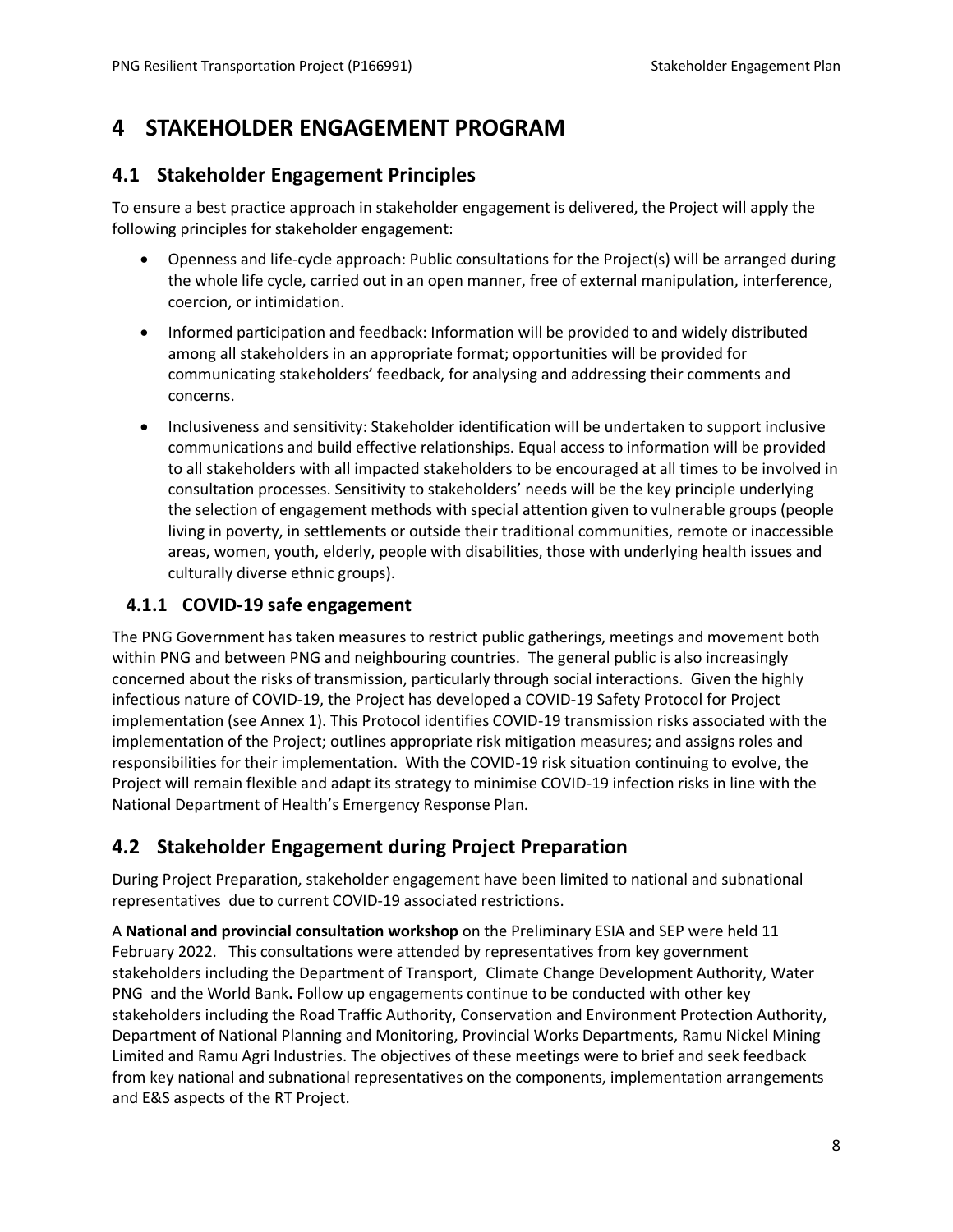| Theme                                                              | Comment                                                                                                                                                                                                                                                                                                                                                                                                                                                                           | Response                                                                                                                                                                                                                                                                                                                                                                                                                                             |
|--------------------------------------------------------------------|-----------------------------------------------------------------------------------------------------------------------------------------------------------------------------------------------------------------------------------------------------------------------------------------------------------------------------------------------------------------------------------------------------------------------------------------------------------------------------------|------------------------------------------------------------------------------------------------------------------------------------------------------------------------------------------------------------------------------------------------------------------------------------------------------------------------------------------------------------------------------------------------------------------------------------------------------|
| Capacity<br>development                                            | building<br>Project<br>capacity<br>activities<br>$\bullet$<br>financed by the project should focus on<br>DOWH and other relevant government<br>agencies                                                                                                                                                                                                                                                                                                                           | Confirmed. An E&S<br>$\bullet$<br>capacity<br>needs<br>assessment and capacity building plan will<br>developed<br>be<br>during<br>early<br>implementation.                                                                                                                                                                                                                                                                                           |
| Employers<br>Project<br>Manager                                    | Is there a clear structure?<br>$\bullet$                                                                                                                                                                                                                                                                                                                                                                                                                                          | Yes. An indicative structure for E&S<br>$\bullet$<br>specialists is outlined in the Preliminary<br>ESIA. Structure will be confirmed during<br>early project implementation.                                                                                                                                                                                                                                                                         |
| Technical<br>investigations,<br>ESIA<br>update;<br>detailed design | Further E&S assessment is required<br>$\bullet$<br>involving<br>on-ground<br>work<br>and<br>consultation with<br>local<br>actors<br>and<br>confirm<br>communities<br>to<br>potential<br>impacts and mitigation measures (i.e.<br>more markets along Ramu highway<br>now).<br>Technical studies are required to inform<br>$\bullet$<br>detailed design (i.e. Geotech)<br>Contractor should be required<br>to<br>$\bullet$<br>develop CESMP to implement site<br>specific measures. | The preliminary ESIA will be updated<br>$\bullet$<br>alongside field investigations and detailed<br>design work that is planned during early<br>implementation phase of the project.                                                                                                                                                                                                                                                                 |
| Climate Risk                                                       | Recommend<br>climate<br>risk<br>a<br>and<br>$\bullet$<br>vulnerability assessment be conducted<br>for each road to inform design.<br>Suggest DOWH develop a manual for<br>$\bullet$<br>climate resilient roads<br>Offer from Climate Change Development<br>Authority to be involved in climate<br>change work being conducted by DOWH.                                                                                                                                            | Climate resilience is a core part of the<br>$\bullet$<br>project. Climate risk will be assessed<br>during detailed design and finalisation of<br>ESIA.<br>Project will consider a standard Climate<br>$\bullet$<br>Risk and Vulnerability Assessment.<br>DOWH has a draft Climate Policy and<br>$\bullet$<br>continues to engage with the Climate<br>Development<br>Authority.<br>Change<br>Opportunity to do so through this project<br>also noted. |
| Sanitation                                                         | Project design to include WASH facilities<br>$\bullet$<br>along the roads is important as this is a<br>critical issue.                                                                                                                                                                                                                                                                                                                                                            | WASH facilities will be targeted to specific<br>$\bullet$<br>/ in need locations. Design and O&M<br>planning for these facilities will be<br>conducted<br>during detailed design in<br>consultation<br>with<br>key<br>stakeholders/communities.                                                                                                                                                                                                      |
| E&S monitoring                                                     | E&S<br>Regular<br>monitoring<br>during<br>$\bullet$<br>construction is important. How will this<br>be done?                                                                                                                                                                                                                                                                                                                                                                       | <b>DOWH</b><br>will conduct monthly<br>$\bullet$<br>E&S<br>monitoring with support from the EPM.<br>Contractors will also self monitor and<br>report.                                                                                                                                                                                                                                                                                                |

Feedback from early consultations is summarised below.

The SEP for the Project was disclosed on the DOWH website on in February 2022. The Preliminary ESIA and SEP will be consulted on and disclosed as they are continuously updated throughout the Project implementation period (refer [Table 4-1\)](#page-14-0).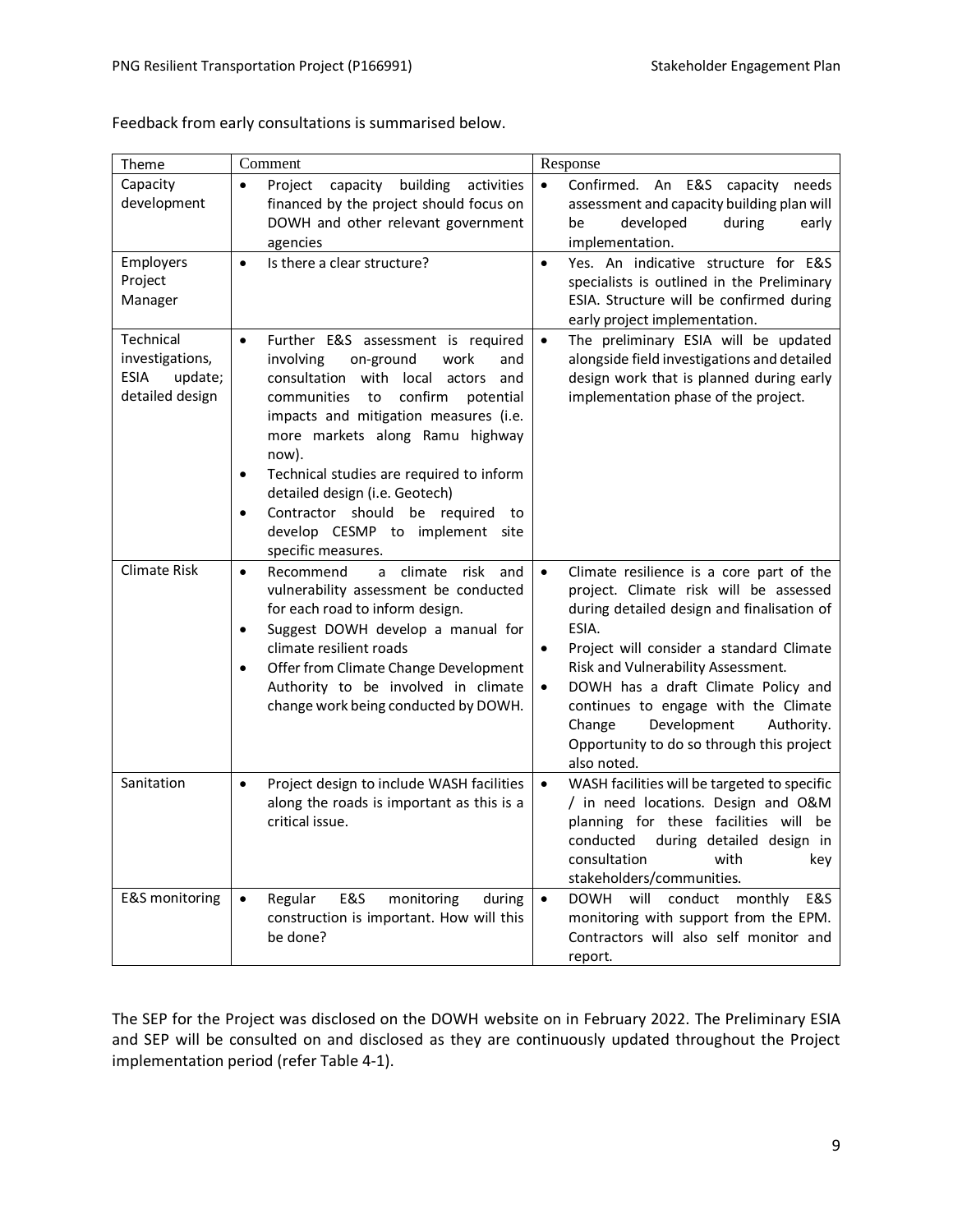Consultations with subnational stakeholders and project affected parties will be conducted during early project implementation when field studies and additional environmental and social assessment work is conducted for each sub-project.

### <span id="page-13-0"></span>**4.3 Stakeholder Engagement during Project Implementation**

Two-way mechanisms for ongoing consultation will operate throughout the life of the Project, to disclose information and seek feedback. Dedicated channels for information dissemination will be established to ensure consistent communication at national, provincial and local levels throughout the Project. Engagement objectives will vary across the project phases (refer [Table 4-1\)](#page-14-0) and a variety of consultation methods and information dissemination techniques will be used for different stakeholder groups (see **Error! Reference source not found.**).

A Consultation Plan for each sub-project should be developed as part of the Final ESIA and implemented to ensure proactive and ongoing communication with the public and community stakeholders. This Plan should include a Work Plan and Schedule that reflects the overall project schedule and key milestones.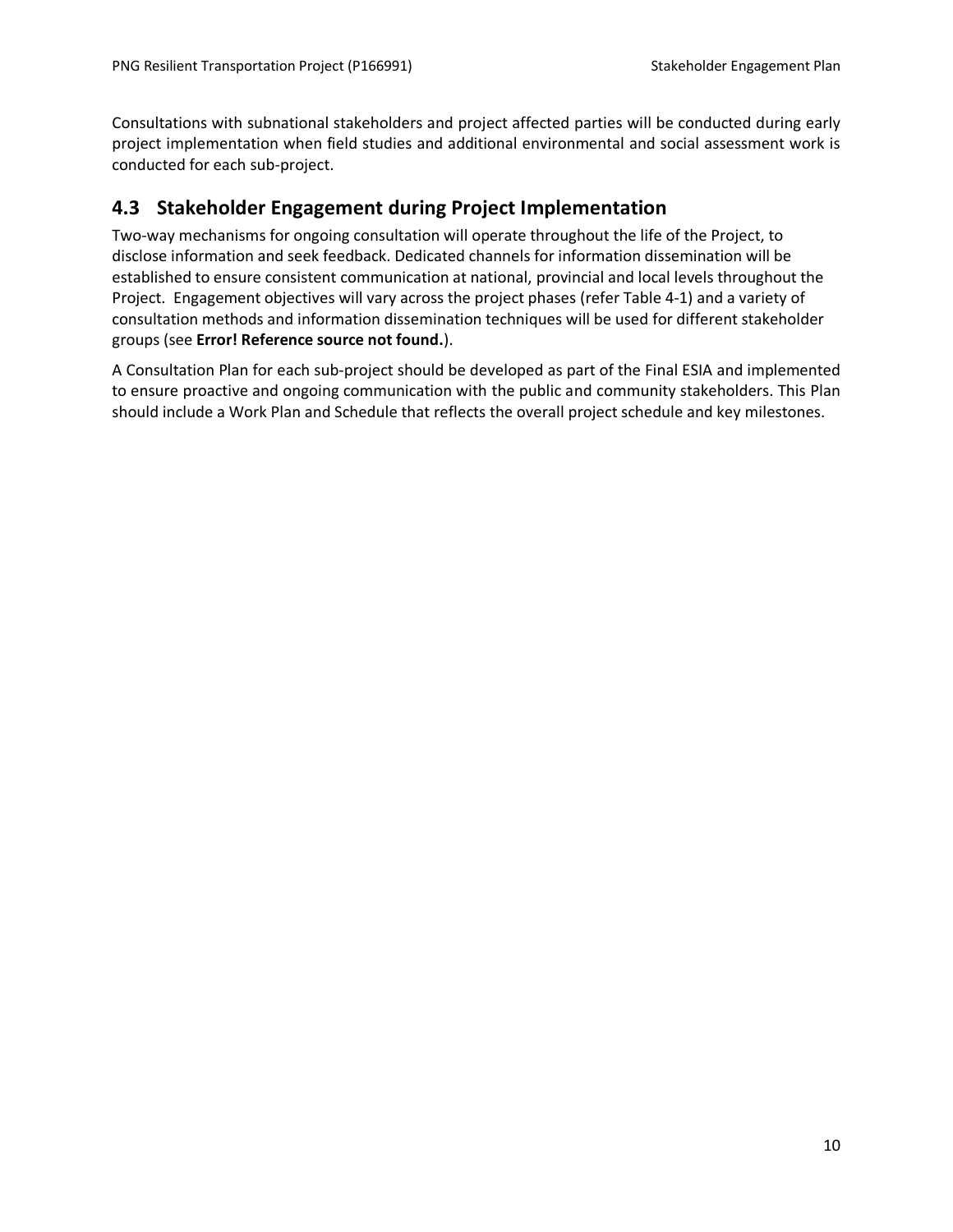<span id="page-14-0"></span>

| <b>Project Stage</b> | <b>Stakeholder Type</b>                              | <b>Engagement Objectives</b>                                                                                                                                                                                                                                                                                                                                                  | <b>Engagement Method</b>                                                                                               | <b>Lead</b>            |
|----------------------|------------------------------------------------------|-------------------------------------------------------------------------------------------------------------------------------------------------------------------------------------------------------------------------------------------------------------------------------------------------------------------------------------------------------------------------------|------------------------------------------------------------------------------------------------------------------------|------------------------|
| <b>DESIGN</b>        | Local<br><b>Communities and</b><br><b>Road Users</b> | Outline scope of road works proposed,<br>impacts and mitigation measures<br>Outline GRM and process for providing<br>feedback<br>Identify potential PAPs and vulnerable groups<br>$\bullet$<br>Obtain feedback to inform preliminary<br>$\bullet$<br>design (participatory design)<br>Get feedback on preferred approach and<br>$\bullet$<br>mitigation/restorative measures. | <b>Meetings</b><br>Community lead<br>meetings, public<br>consultation meetings<br>& household meetings<br>as necessary | DOWH and<br><b>EPM</b> |
|                      | Vulnerable<br><b>Groups</b>                          | Outline scope of road works proposed,<br>$\bullet$<br>impacts and mitigation measures<br>Outline GRM and process for providing<br>$\bullet$<br>feedback<br>Obtain feedback to inform preliminary design<br>$\bullet$<br>Get feedback on preferred approach and<br>$\bullet$<br>mitigation/restorative measures.                                                               | <b>Meetings</b><br>Household and<br>individual meetings                                                                | DOWH and<br><b>EPM</b> |
|                      | <b>Key Government</b><br><b>Agencies</b>             | Outline scope of specific road works<br>$\bullet$<br>proposed<br>Comply with national EIA regulations<br>$\bullet$<br>and any international reporting<br>requirements (e.g UNFCCC Nationally<br><b>Determined Contributions)</b><br>Planning and preparation of technical<br>$\bullet$<br>documentation                                                                       | Official<br>correspondence<br>and<br>reporting, as defined<br>by national legislation                                  | DOWH and<br>EPM        |
|                      | <b>Utilities and</b><br><b>Business</b>              | Outline specific scope of road works<br>$\bullet$<br>proposed (incl. specific likely impact on<br>businesses and utilities).<br>Obtain feedback to inform preliminary<br>$\bullet$<br>design (participatory design)<br>Reach agreement on preferred approach<br>$\bullet$<br>and mitigation/restorative measures.                                                             | <b>Meetings</b><br>Emails, in-person<br>meeting/s,<br>teleconference,<br>individual meetings as<br>necessary           | DOWH and<br><b>EPM</b> |
|                      | <b>Interested NGOs</b>                               | Outline scope of specific road works<br>$\bullet$<br>proposed (including specific likely impact                                                                                                                                                                                                                                                                               | <b>Meetings</b><br><b>Public consultation</b>                                                                          | DOWH and<br>EPM        |

*Table 4-1 Stakeholder Engagement – objectives and responsibilities across Project Stages*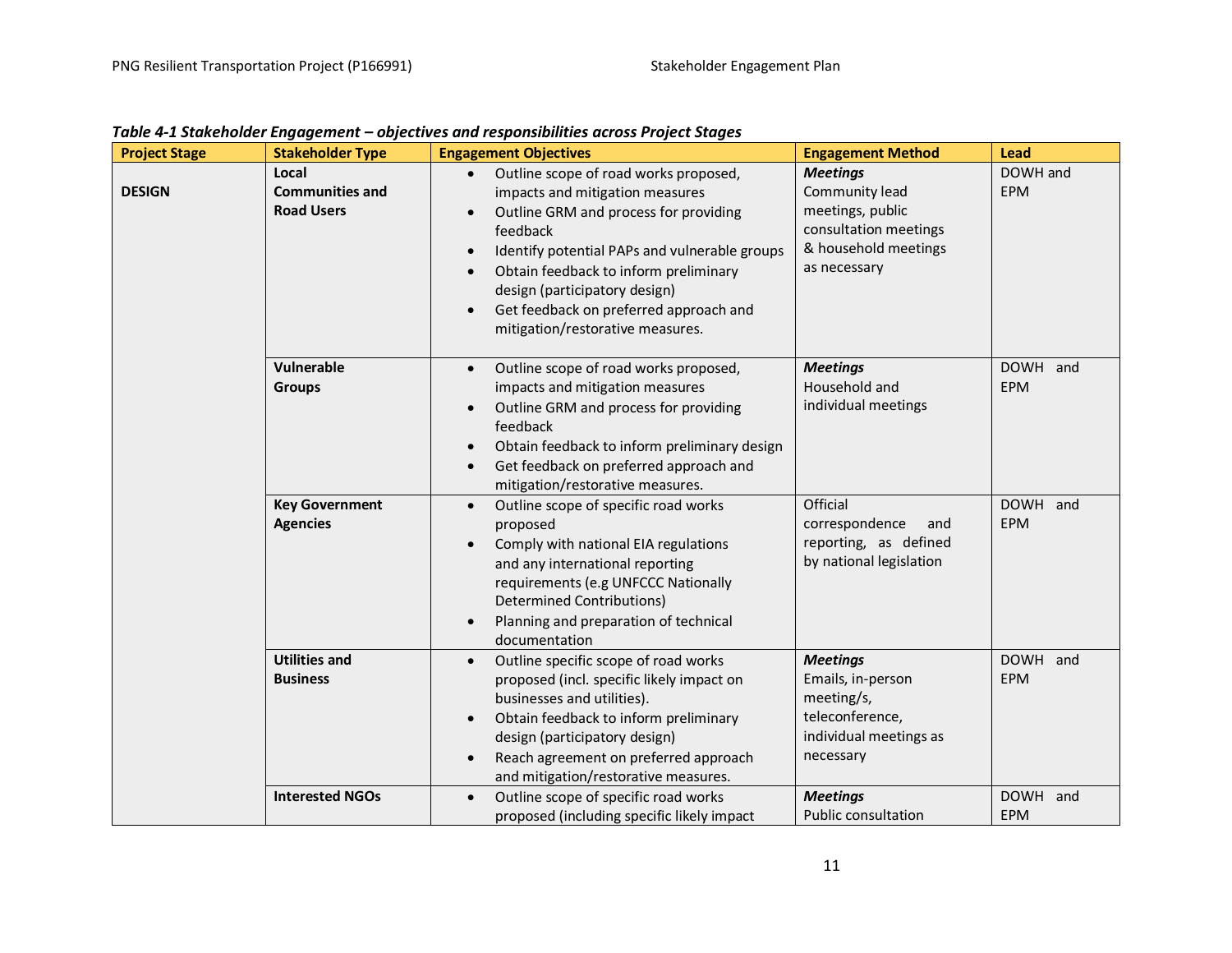| <b>Project Stage</b>        | <b>Stakeholder Type</b>                                                 | <b>Engagement Objectives</b>                                                                                                                                                                                                                                                                                                                    | <b>Engagement Method</b>                                                                                                                                                                      | Lead                   |
|-----------------------------|-------------------------------------------------------------------------|-------------------------------------------------------------------------------------------------------------------------------------------------------------------------------------------------------------------------------------------------------------------------------------------------------------------------------------------------|-----------------------------------------------------------------------------------------------------------------------------------------------------------------------------------------------|------------------------|
|                             |                                                                         | on community)<br>Obtain feedback to inform preliminary<br>$\bullet$<br>design (participatory design)<br>Identify potential PAPs and vulnerable<br>$\bullet$<br>groups.                                                                                                                                                                          | meetings                                                                                                                                                                                      |                        |
| PRE-<br><b>CONSTRUCTION</b> | Local<br>Communities,<br>affected people<br>Vulnerable<br><b>Groups</b> | Outline resettlement and land<br>$\bullet$<br>acquisition approach, compensation and<br>implementation process<br>Reach agreement on process for<br>$\bullet$<br>securing land if required, and asset<br>relocation or assistance from works<br>impacts<br>Reconfirm process for providing<br>$\bullet$<br>feedback and lodging grievances      | <b>Meetings</b><br>Community lead<br>meetings, public<br>consultation meetings<br>& household meetings<br>as necessary<br><b>Public Notices</b><br>Community<br>notice<br>board (GRM details) | DOWH and<br><b>EPM</b> |
|                             | <b>Road Users</b>                                                       | Outline land acquisition implementation<br>$\bullet$<br>process, and how this relates to<br>temporary and permanent changes to<br>the use of the road                                                                                                                                                                                           | <b>Meetings</b><br>Community lead<br>meetings, public<br>consultation meetings<br>& household meetings<br>as necessary                                                                        | DOWH and<br><b>EPM</b> |
|                             | <b>Key Government</b><br><b>Agencies</b>                                | Comply with national EIA regulations<br>$\bullet$<br>Discuss process for securing land if<br>$\bullet$<br>required, and asset relocation or<br>assistance from works impacts.                                                                                                                                                                   | Official<br>correspondence<br>and<br>reporting, as defined<br>by national legislation                                                                                                         | DOWH and<br><b>EPM</b> |
|                             | <b>Utilities</b><br>and<br><b>Business</b>                              | Outline<br>land<br>acquisition<br>and<br>$\bullet$<br>implementation process, and how this<br>relates to temporary and permanent<br>changes to the use of the road<br>Reach agreement on process for asset<br>$\bullet$<br>relocation or assistance from works<br>impacts<br>Reach<br>agreement<br>on<br>mitigation/restorative measures<br>for | <b>Meetings</b><br>Emails,<br>in-person<br>meeting/s,<br>teleconference,<br>individual meetings as<br>necessary                                                                               | DOWH and<br><b>EPM</b> |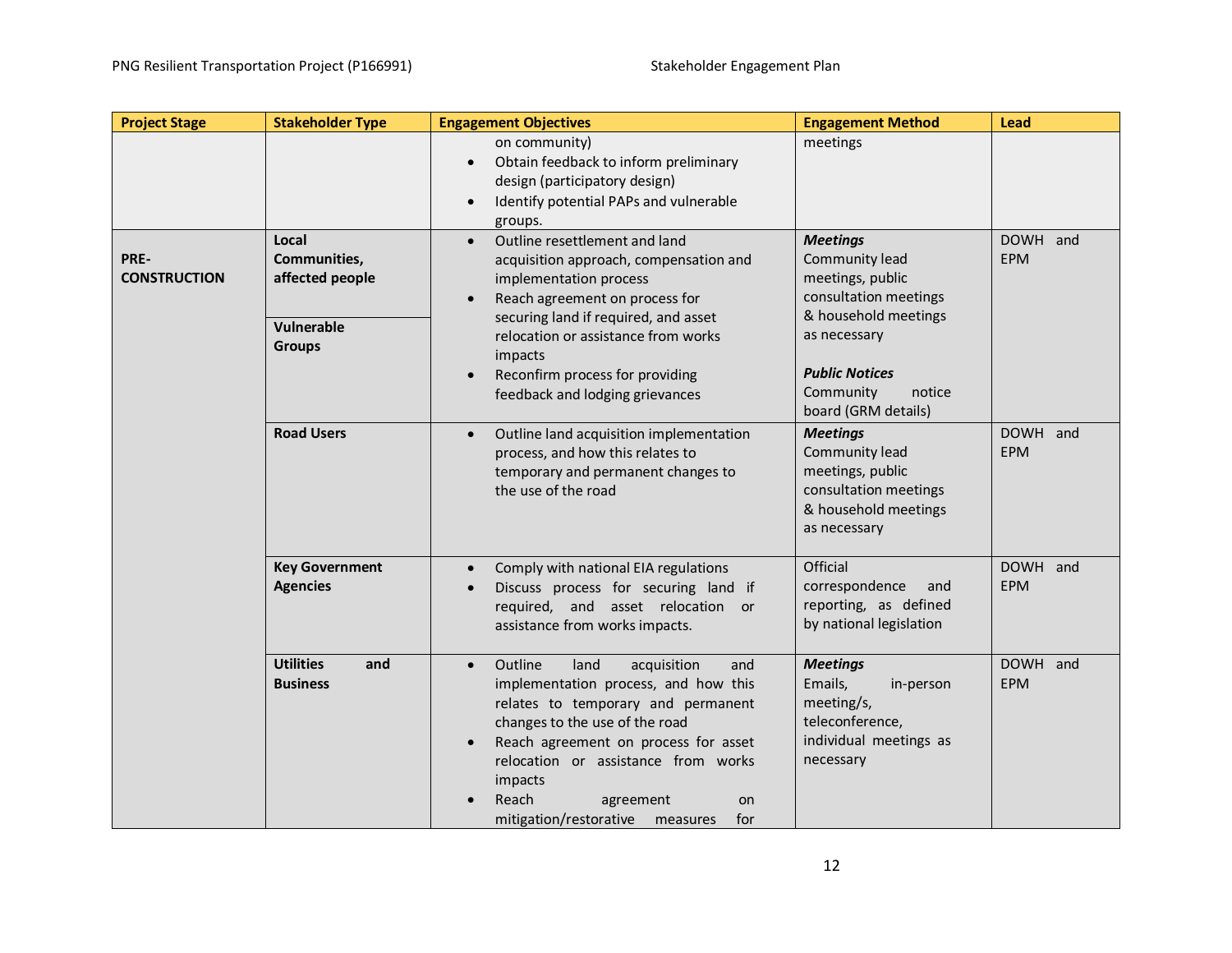| <b>Project Stage</b> | <b>Stakeholder Type</b>                                                                                            | <b>Engagement Objectives</b>                                                                                                                                                                                                                                                                                                                                                                                                                                          | <b>Engagement Method</b>                                                                                                                                                                                                                                                                                                         | Lead                                   |
|----------------------|--------------------------------------------------------------------------------------------------------------------|-----------------------------------------------------------------------------------------------------------------------------------------------------------------------------------------------------------------------------------------------------------------------------------------------------------------------------------------------------------------------------------------------------------------------------------------------------------------------|----------------------------------------------------------------------------------------------------------------------------------------------------------------------------------------------------------------------------------------------------------------------------------------------------------------------------------|----------------------------------------|
|                      |                                                                                                                    | if<br>infrastructure,<br>impacted<br>utility<br>required                                                                                                                                                                                                                                                                                                                                                                                                              |                                                                                                                                                                                                                                                                                                                                  |                                        |
| <b>CONSTRUCTION</b>  | All stakeholders                                                                                                   | Outline scope and design of road works<br>$\bullet$<br>Project status and schedule.<br>$\bullet$<br>Outlining grievance mechanism and<br>$\bullet$<br>provide contact details.                                                                                                                                                                                                                                                                                        | <b>Meetings</b><br>Community lead<br>meetings, public<br>consultation meetings<br>& household meetings<br>as necessary<br><b>Public Notices</b><br>Community notice<br>board, signs erected at<br>key sites<br>- DOWH website or<br>social media channel,<br>at least 2 weeks prior<br>to the start of any<br>construction works | DOWH,<br>EPM &<br>Works<br>Contractors |
|                      | Local<br><b>Communities</b><br>- Owners of land<br>and/or assets<br>temporarily<br>acquired during<br>construction | Outline construction timelines and<br>$\bullet$<br>impacts for the construction period<br>(including<br>day<br>labour/work<br>opportunities, disruptions, labour camps<br>and community heath)<br>Summarise road safety design measures<br>$\bullet$<br>Assessment of land and/or asset prior to<br>$\bullet$<br>disturbance (i.e. benchmark).<br>of<br>condition<br>of<br>Acceptance<br>$\bullet$<br>reinstatement land/or<br>after<br>asset<br>completion of works. | <b>Meetings</b><br>Small group meetings<br>& household meetings<br>as necessary                                                                                                                                                                                                                                                  | DOWH,<br>EPM&<br>Works<br>Contractors  |
|                      | Local<br><b>Communities and</b><br><b>Vulnerable</b><br><b>Groups</b>                                              | Outline construction timelines and<br>$\bullet$<br>impacts for the construction period<br>(including<br>day<br>labour/work<br>opportunities, disruptions, labour camps<br>and community heath)                                                                                                                                                                                                                                                                        | <b>Meetings</b><br>Small group meetings<br>& household meetings<br>as necessary                                                                                                                                                                                                                                                  |                                        |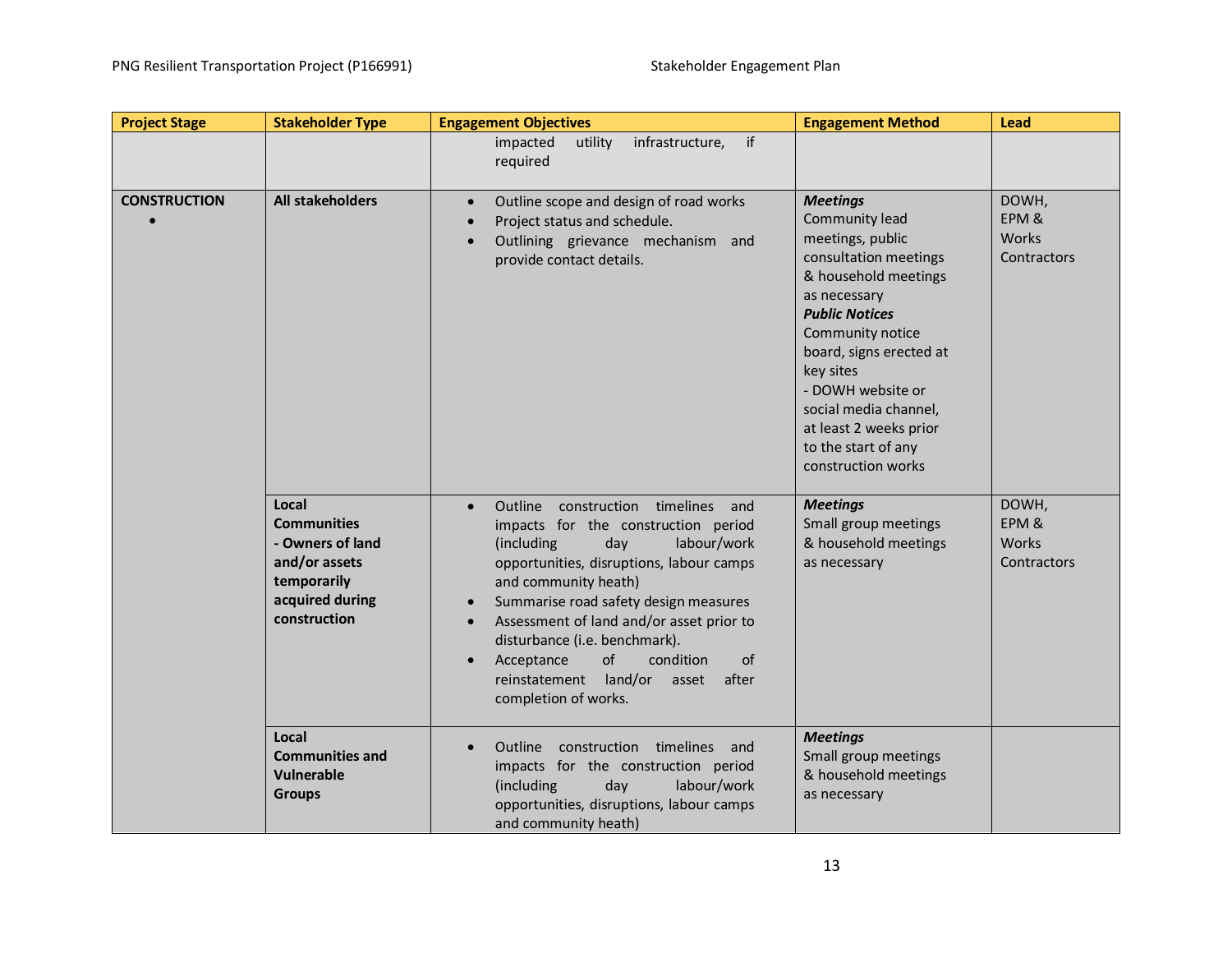| <b>Stakeholder Type</b><br><b>Project Stage</b> | <b>Engagement Objectives</b>                                                                                                                                                                                                                                                                                                                                                                                                             | <b>Engagement Method</b>                                                                                                                                                                                                         | Lead                                   |
|-------------------------------------------------|------------------------------------------------------------------------------------------------------------------------------------------------------------------------------------------------------------------------------------------------------------------------------------------------------------------------------------------------------------------------------------------------------------------------------------------|----------------------------------------------------------------------------------------------------------------------------------------------------------------------------------------------------------------------------------|----------------------------------------|
|                                                 | Review traffic and transport safety (e.g<br>pedestrian and vehicle safety, adjusted<br>driving speeds, signalisation of project<br>sites)<br>Alternative vehicular and/or pedestrian<br>$\bullet$<br>routes during works period<br>Grievance redress mechanism for the<br>$\bullet$<br>Project, including who to address<br>complaints/enquires<br>Accessible grievance and complaints<br>forms                                          |                                                                                                                                                                                                                                  |                                        |
| <b>Key Government</b>                           | Compliance and inspection process covering:                                                                                                                                                                                                                                                                                                                                                                                              | Official                                                                                                                                                                                                                         | DOWH,                                  |
| <b>Agencies</b>                                 | Implementation<br>of<br>pollution<br>prevention/erosion and sediment control<br>measures<br>OH & S measures<br>$\bullet$<br>Community health and safety                                                                                                                                                                                                                                                                                  | correspondence and<br>reporting, as defined<br>by national legislation                                                                                                                                                           | EPM &<br><b>Works</b><br>Contractors   |
| <b>Utilities</b><br>and<br><b>Business</b>      | utility/business<br>Assessment<br><b>of</b><br>$\bullet$<br>infrastructure prior to disturbance (i.e.<br>benchmark).<br>Acceptance<br>of<br>condition<br><sub>of</sub><br>$\bullet$<br>reinstatement utility infrastructure after<br>completion of works.                                                                                                                                                                                | <b>Meetings</b><br>Emails, in-person<br>meeting/s,<br>teleconference,<br>individual meetings as<br>necessary                                                                                                                     | DOWH, EPM<br>Works<br>&<br>Contractors |
| <b>Contractors</b><br>and                       | Review and ensure:                                                                                                                                                                                                                                                                                                                                                                                                                       | <b>Meetings</b>                                                                                                                                                                                                                  | DOWH, EPM                              |
| sub-contractors                                 | Stakeholders committee established at<br>$\bullet$<br>each construction location, providing a<br>forum to discuss the works and its effect<br>on the community.<br>Induction training undertaken by all<br>$\bullet$<br>workers on site, concerning relations<br>with local people (including women),<br>health and safety issues, gender-based<br>violence<br>Labour<br>procedures,<br>management<br>including safe and healthy working | Training and on-site<br>Toolbox<br>talks<br>on<br>occupational<br>health<br>and<br>safety,<br>traffic<br>safety, gender equity<br>topics<br>Documentation<br>Monthly reporting on<br>progress of works to<br>be submitted during | Works<br>&<br>Contractors              |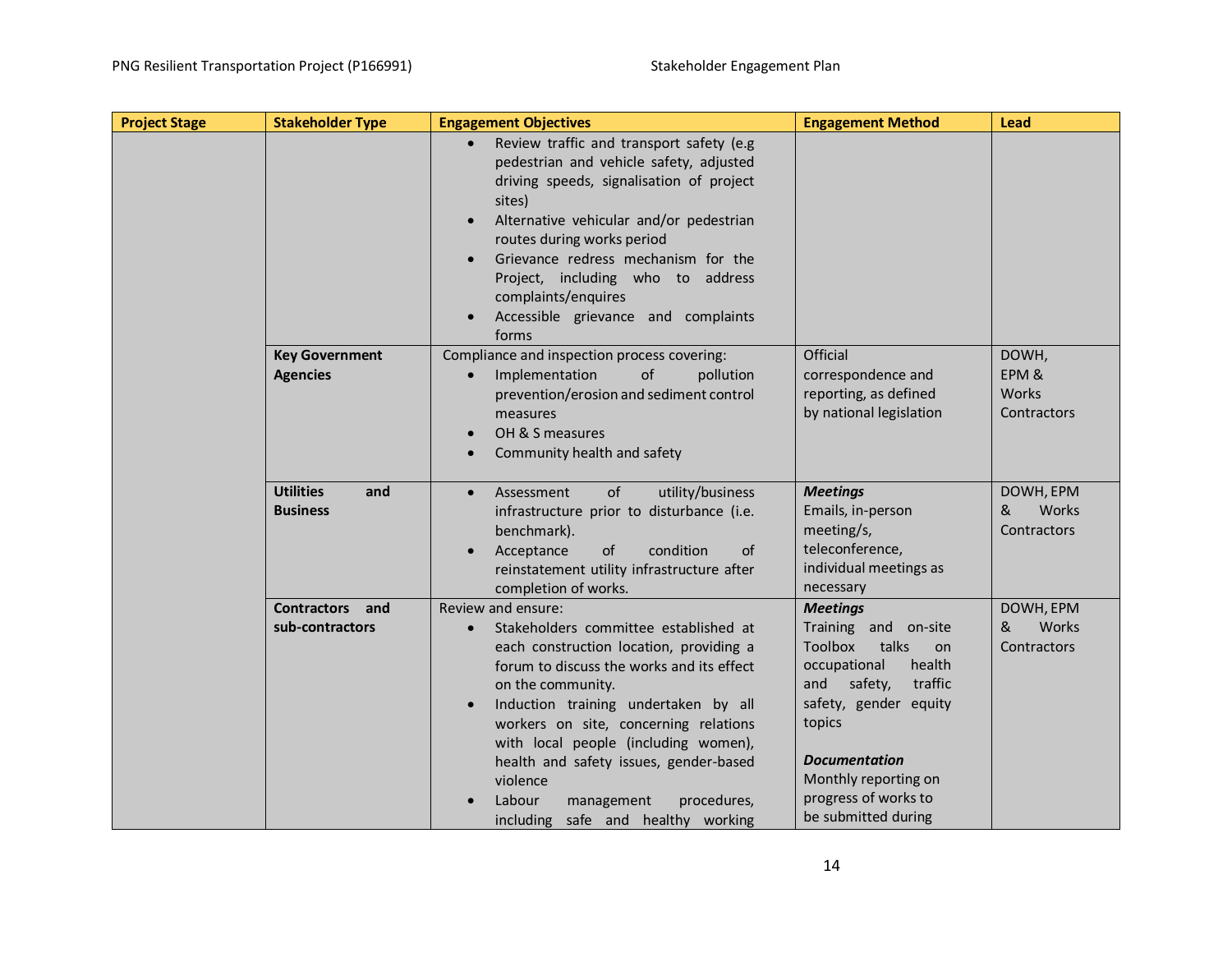| <b>Project Stage</b>                         | <b>Stakeholder Type</b>                              | <b>Engagement Objectives</b>                                                                                                                                                                                                                                                                                                                               | <b>Engagement Method</b>                                                                                               | Lead                                   |
|----------------------------------------------|------------------------------------------------------|------------------------------------------------------------------------------------------------------------------------------------------------------------------------------------------------------------------------------------------------------------------------------------------------------------------------------------------------------------|------------------------------------------------------------------------------------------------------------------------|----------------------------------------|
|                                              |                                                      | conditions are in place (e.g. PPE for all<br>persons on site, license to work or drive<br>specific vehicles, etc)<br>Grievance forms/process is understood<br>$\bullet$<br>and accessible for contractor workforce                                                                                                                                         | construction works                                                                                                     |                                        |
| <b>OPERATION &amp;</b><br><b>MAINTENANCE</b> | Local<br><b>Communities and</b><br><b>Road Users</b> | Arrangements for continued formal or<br>$\bullet$<br>informal community consultations to<br>identify and address issues or concerns<br>that otherwise may result in operational<br>impediments.                                                                                                                                                            | <b>Meetings</b><br>Community lead<br>meetings, public<br>consultation meetings<br>& household meetings<br>as necessary | DOWH, EPM<br>Works<br>&<br>Contractors |
|                                              | Vulnerable<br><b>Groups</b>                          | Arrangements for continued informal<br>$\bullet$<br>community consultations to identify and<br>address issues or concerns                                                                                                                                                                                                                                  | Small<br>group<br>and<br>household meetings as<br>necessary                                                            | DOWH, EPM<br>Works<br>&<br>Contractors |
|                                              | Key Government<br><b>Agencies</b>                    | Comply with national EIA regulations<br>$\bullet$                                                                                                                                                                                                                                                                                                          | Official<br>correspondence<br>and<br>reporting, as defined<br>by national legislation                                  | DOWH, EPM<br>&<br>Works<br>Contractors |
|                                              | <b>Utilities</b><br>and<br><b>Business</b>           | Review measures to address ongoing<br>$\bullet$<br>physical maintenance requirements<br>Review traffic and transport safety,<br>$\bullet$<br>under new conditions<br>Arrangements for continued formal or<br>$\bullet$<br>informal consultations to identify and<br>address issues or concerns that<br>otherwise may result in operational<br>impediments. | <b>Meetings</b><br>Emails,<br>in-person<br>meeting/s,<br>teleconference,<br>individual meetings as<br>necessary        | DOWH, EPM<br>&<br>Works<br>Contractors |
|                                              | <b>Contractors</b><br>and<br>sub-contractors         | Review and ensure:<br>Stakeholders committee is established<br>and functioning at each construction                                                                                                                                                                                                                                                        | <b>Documentation</b><br>Monthly reporting on<br>progress of works to be                                                | DOWH, EPM<br>&<br>Works<br>Contractors |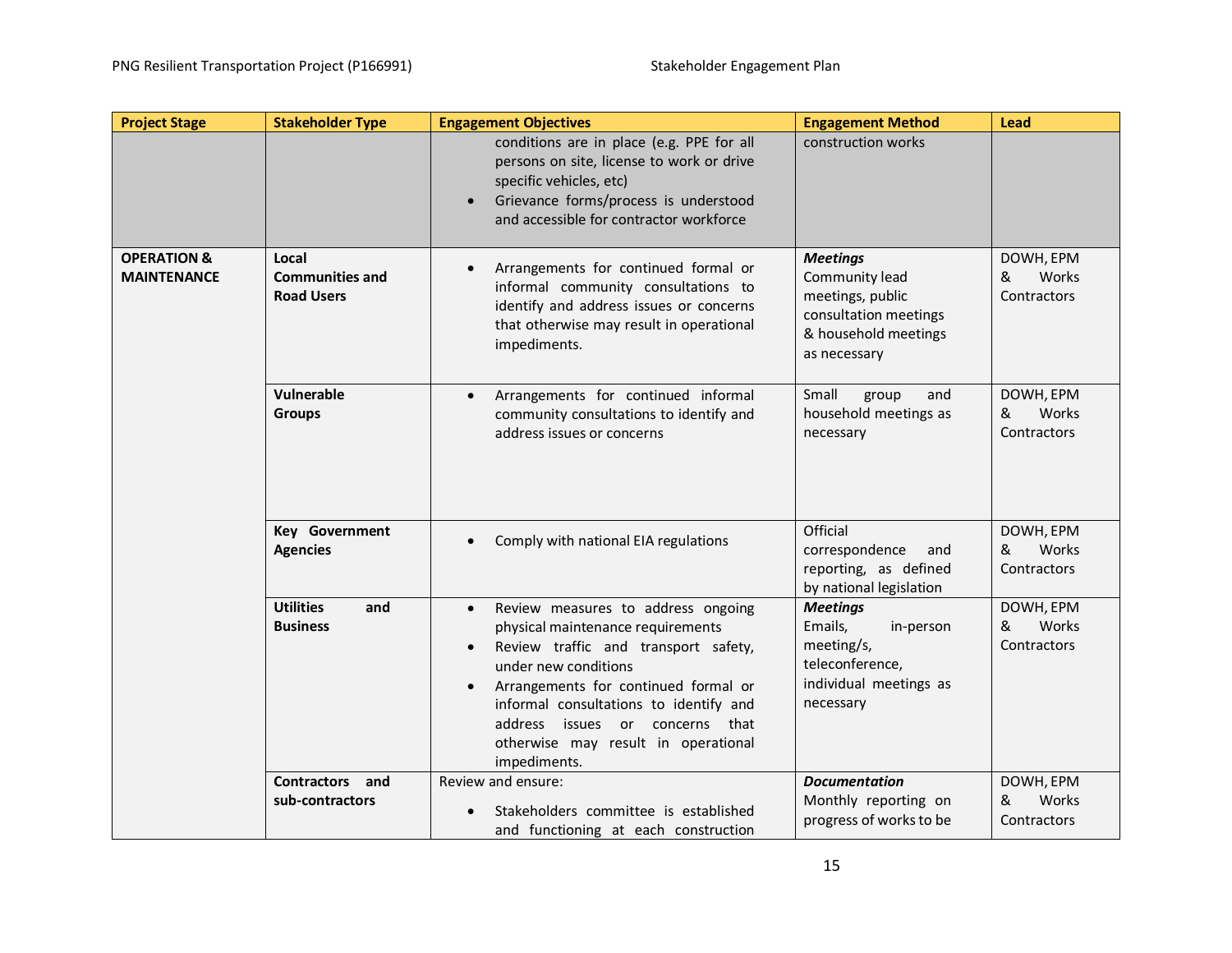| <b>Project Stage</b> | <b>Stakeholder Type</b> | <b>Engagement Objectives</b>                                                     | <b>Engagement Method</b> | <b>Lead</b> |
|----------------------|-------------------------|----------------------------------------------------------------------------------|--------------------------|-------------|
|                      |                         | location                                                                         | submitted                |             |
|                      |                         | Grievance forms/process is understood<br>and accessible for contractor workforce |                          |             |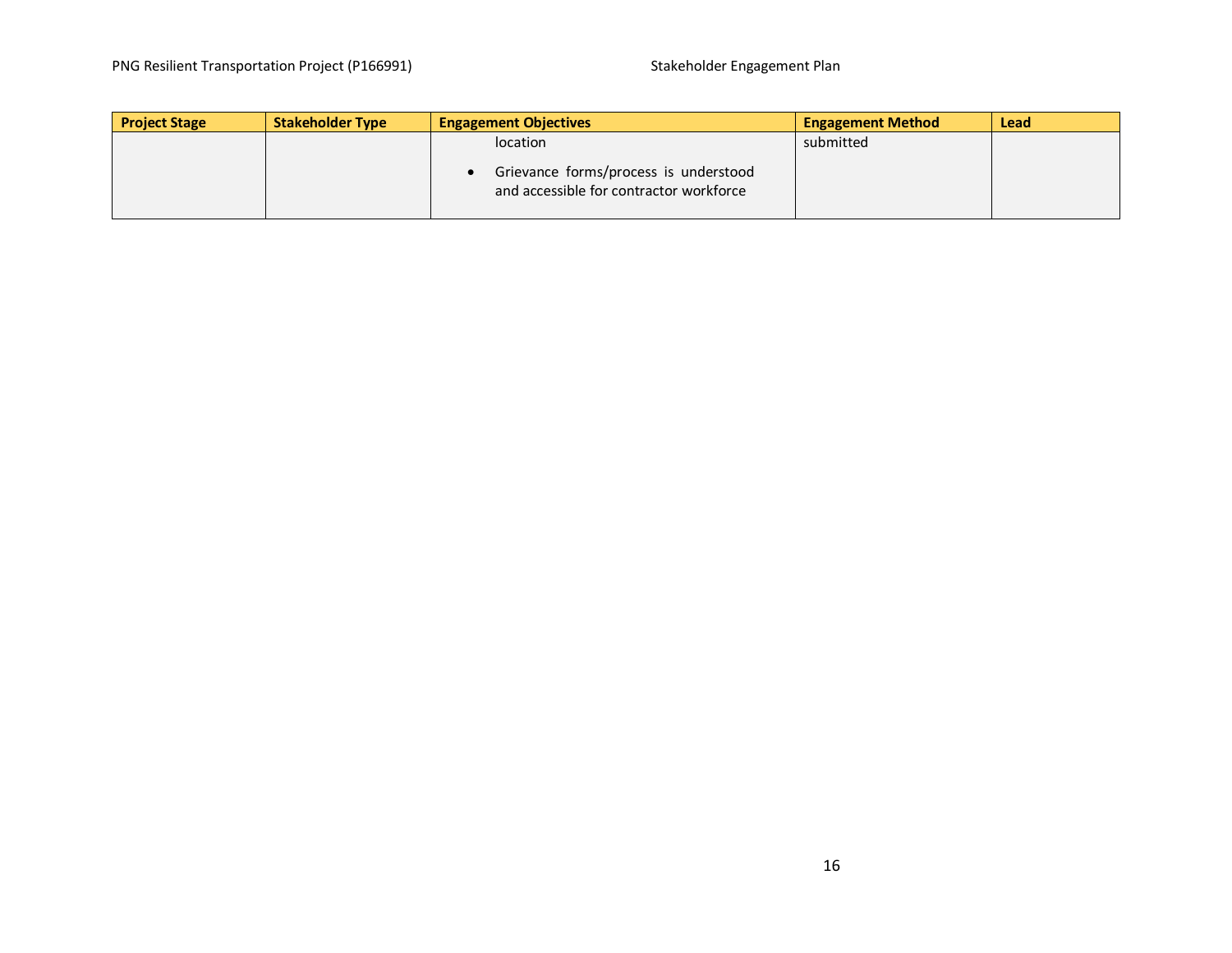### <span id="page-20-0"></span>**4.3.1 Information Disclosure**

#### **4.3.1.1 Project Preparation**

The E&S Instruments have been made available by DOWH to key stakeholders to review and provide comment prior to the documents being finalised. Once stakeholder comments are collated, the final E&S Instruments are to be publicly disclosed on the WB website (www.worldbank.org) as well as relevant GoPNG websites.

E&S instruments that will be publicly disclosed include:

- Preliminary Environmental and Social Impact Assessment (P-ESIA)
- Resettlement Framework (RF)
- Stakeholder Engagement Plan (SEP)
- Labour Management Procedures
- Environmental and Social Commitment Plan (ESCP) [remove?]

#### **4.3.1.2 Project Design Documentation – RTP Component 1: Improvement and Sustainable Maintenance of Ramu and Hiratano Highways**

All project design documentation, including Environmental and Social Impact Assessments, Resettlement Plans, Environmental and Social Management Plans prepared for road works activities under Component 1 are to be publicly disclosed on the WB website (www.worldbank.org) as well as relevant GoPNG websites.

Stakeholders are to be regularly informed and updated on the Project by way of consultation meetings and public notices (e.g. radio, newspaper etc, as appropriate) including:

- Scope of the works proposed;
- Schedule and progress of works implementation;
- Land access requirements and procedures;
- Entitlements for Project affected persons; and
- Grievance Mechanism process.

Signs and/or notice boards are to also be erected at the works site, which should provide the following information:

- Name, address and other contact information for the DOWH PIU Director, and Contractor;
- Contact points for the Grievance Mechanism;
- Project information (objectives, technical information, development schedules etc);
- Information of venue (village) and date where a consultation meeting will take place; and
- Maps showing location of Project infrastructure in relation to villages.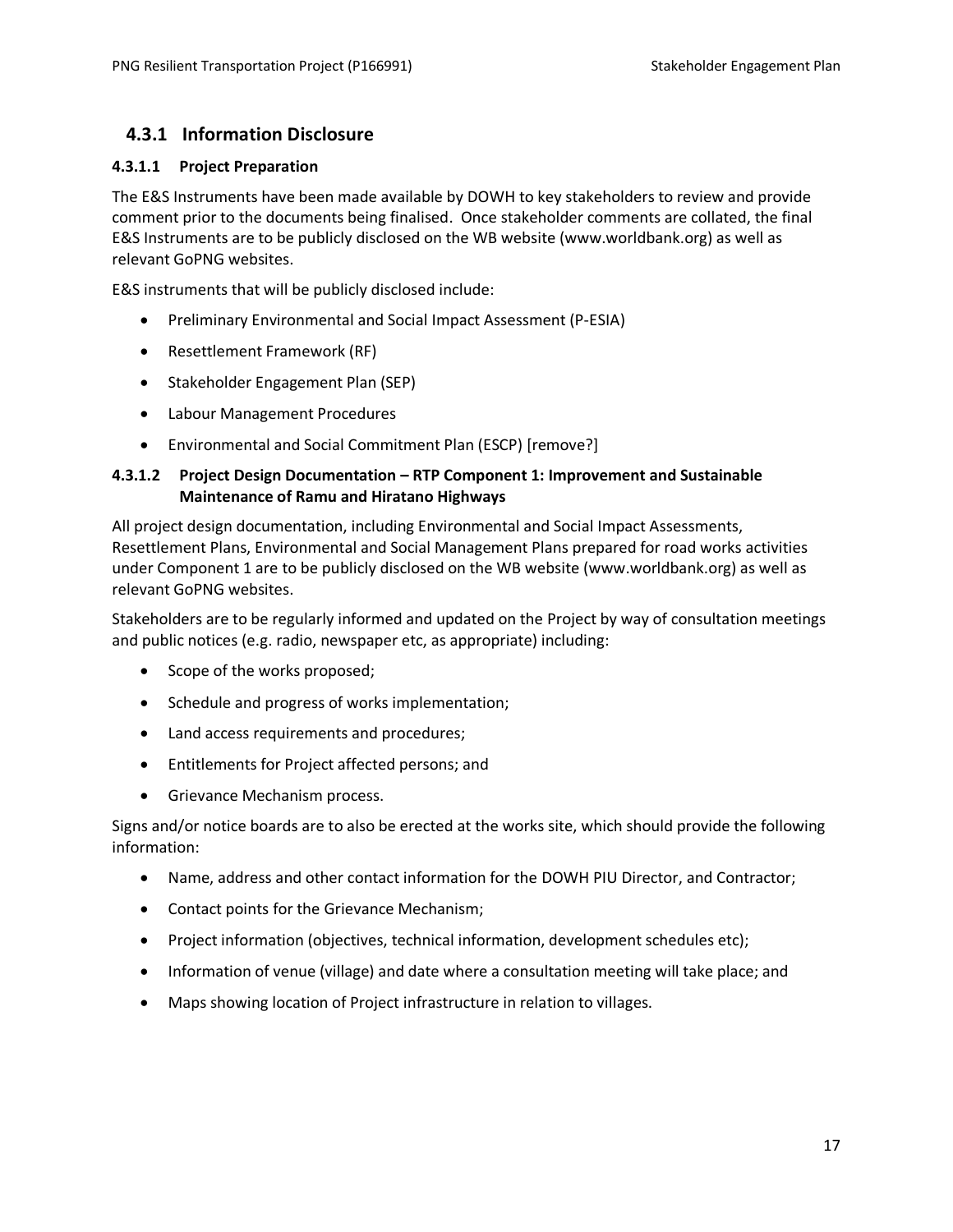### <span id="page-21-0"></span>**4.3.2 Stakeholder Engagement Tools and Materials**

Stakeholder engagement tools and community relations measures that will be used in conjunction with this SEP include:

- **Project Summary Documents** For each key stage of the Project, a Project summary document will be prepared or coordinated by the PIU to inform stakeholders of the stage of the Project and the purpose of upcoming consultation(s). Project summary documentation will be made publicly available on the DOWH website and/or associated social media channels.
- **Consultation Materials** Prior to consultation meetings, agendas will be circulated to key stakeholders and visual presentations should be prepared, where feasible. Project summary documents will be used to support these materials.
- **Language:** Engagement is to be undertaken in a language appropriate for various stakeholder groups. While English is an official language of PNG, Tok Pisin is the most widely spoken, and will likely be better understood amongst community stakeholders. Literacy levels amongst stakeholders should also be considered when undertaking engagement.
- **Engagement/Meeting Notes**  To ensure that an accurate and detailed record of information and views are gathered at every stakeholder meeting consultation meeting notes will be prepared after key stakeholder meetings throughout the Project. Photographs and attendee lists will be attached to the meeting notes.
- **Grievance Mechanism** (refer Section 5) Provides a mechanism for communities and affected or aggrieved parties to raise complaints and grievances and allows the Project to respond to grievances in an appropriate manner. A complaints/grievance register will be developed to record all grievances reported.

### <span id="page-21-1"></span>**4.3.3 Strategy for engaging Indigenous Peoples**

PNG is one of the most culturally diverse countries in the world with over 800 languages and over 1,000 distinct ethnic group. Indigenous peoples are expected to be the sole or the overwhelming majority of project affected people. Ethnic groups identified in the project areas of influence are outlined in the Preliminary ESIA.

Despite this cultural diversity, common elements exist between groups and navigating differences in language, culture and custom is part of everyday life in PNG and national programs are adept at dealing with this. The Project will ensure that stakeholder engagement and information disclosure activities are designed and implemented using culturally appropriate approaches that recognises both this diversity and common traditions.

Strategies will include:

- Conducting rapid assessments in the project area of influence in Madang, Morobe and Central Province communities to identify:
	- o cultural groups (both traditional communities and settlers)
	- $\circ$  decision-making structures and traditional communication channels and inform the design of nuanced community level communication and engagement approaches
	- $\circ$  broader issues relating to ethnic or cultural relationships, including any legacy of conflict between or among social groups.
- Utilising the strengths of shared language (i.e. Tok Pisin or Motu) and shared religion/beliefs (i.e. Christianity/animism) to guide broader communication and engagement approaches.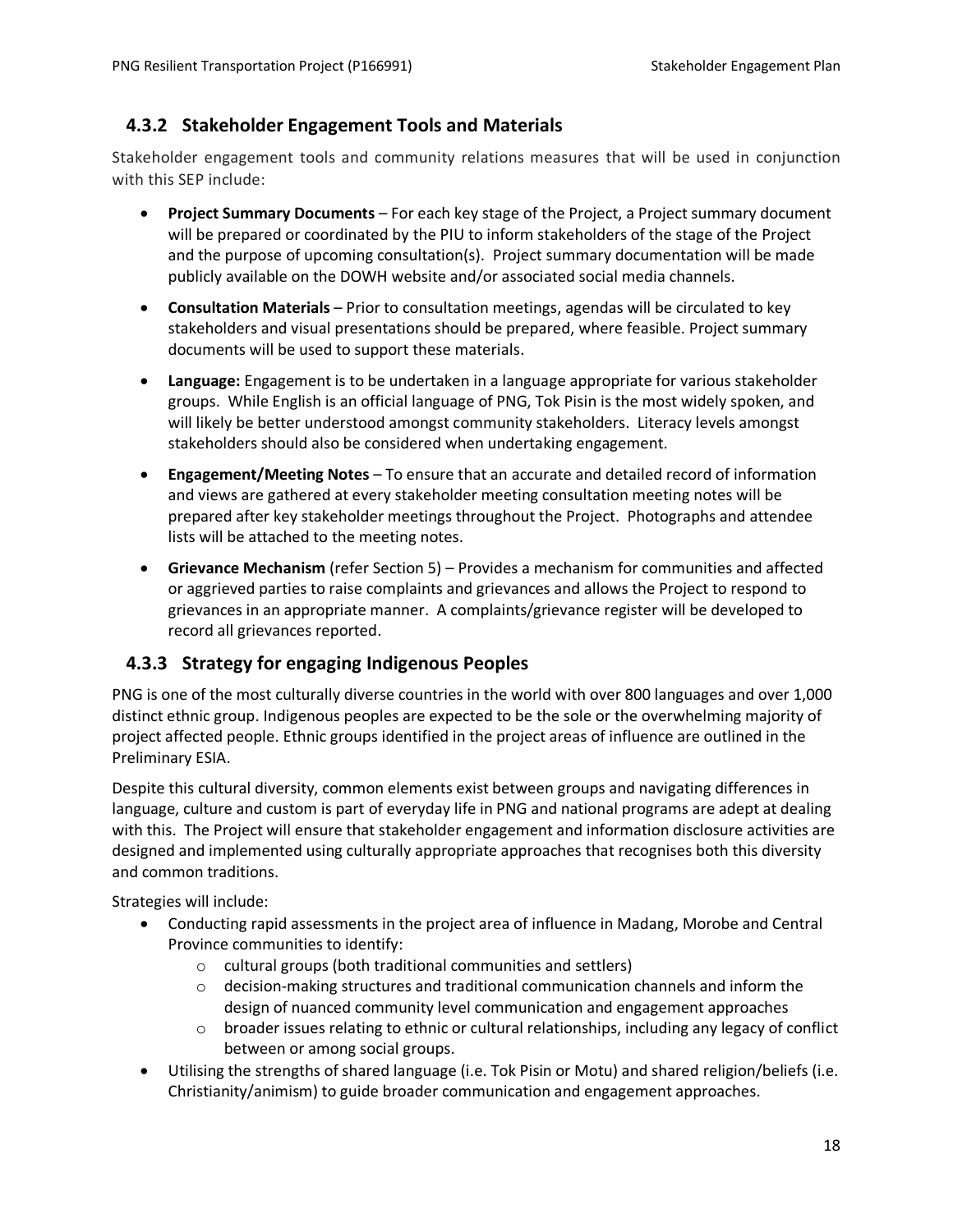More broadly, consultations with diverse ethnic groups will ensure the following engagement principles are employed:

- Consultations are conducted in a way that allows people to speak freely and openly regarding their views and concerns relating to the project and its implications for them;
- Consultation results are summarised, with formulation of responses to major issues raised. If it is determined that no further action is required to address concerns or complaints, the justification for that finding is briefly explained. If it is decided that further action or special measures should be provided, the summary describes actions and measures, how they are to be incorporated into project design, and how they will be implemented and financed.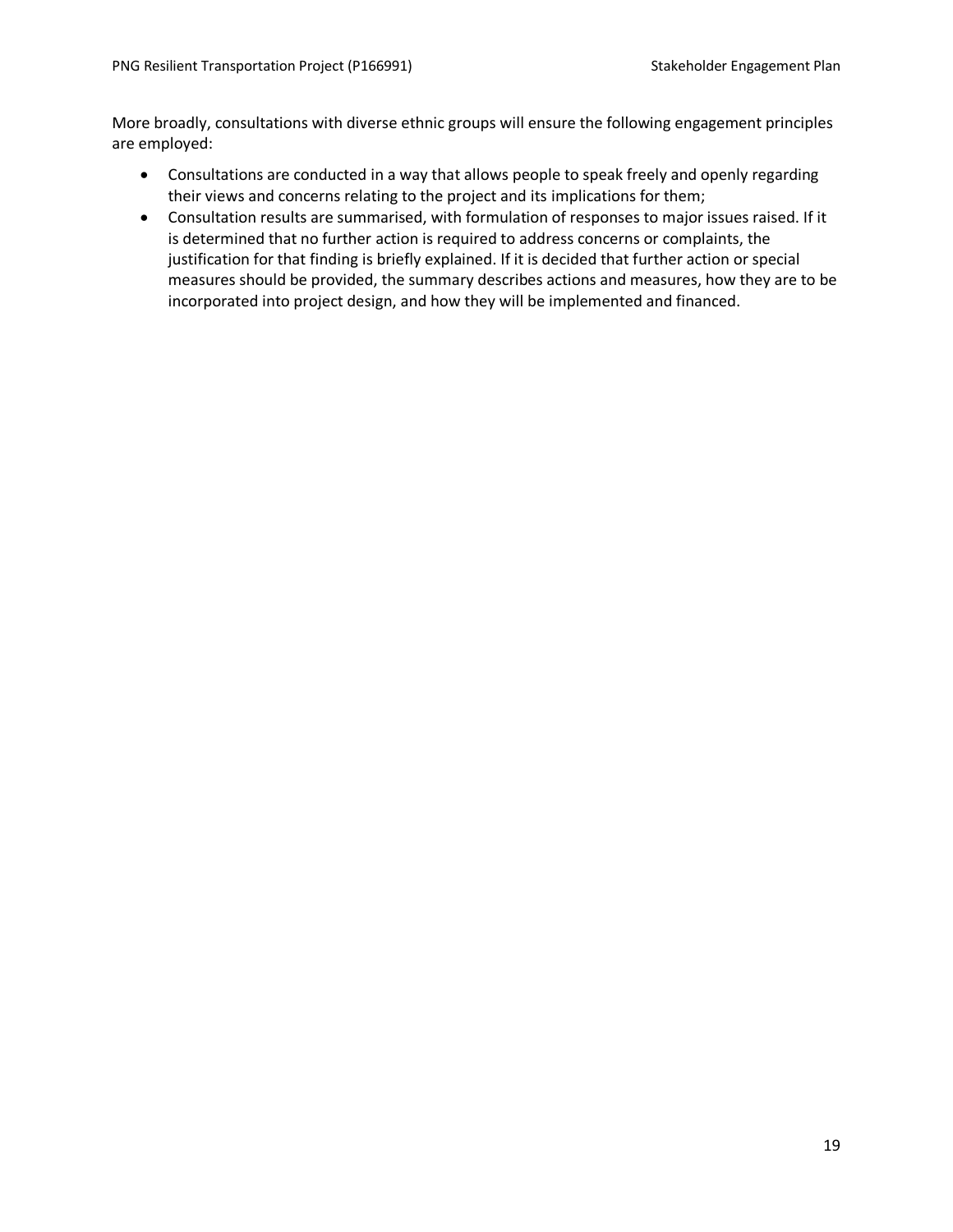# <span id="page-23-0"></span>**5 GRIEVANCE MECHANISM**

A project grievance mechanism will be established for the Project. A summary of this mechanism, including objectives, procedures as well as recording keeping, reporting and evaluation requirements are summarised below.

## <span id="page-23-1"></span>**5.1 Objectives**

The purpose of the grievance redress mechanism (GRM) is to receive, assess, and facilitate resolution of project related concerns and grievances, at no cost and without retribution. The grievance mechanism will be proportionate to the potential risks and impacts of the project and will be accessible and inclusive.

The mechanism is also used to improve the social performance of the Project. In particular, it will take into account the traditional mechanisms of Indigenous Peoples for raising and resolving issues.

The GRM aims to:

- Provides affected people with avenues for making a complaint or resolving any dispute that may arise during the course of the implementation of the Project;
- Ensures that mutually acceptable redress actions are identified and implemented promptly, in a culturally appropriate manner, to the satisfaction of complainants.
- Avoids the need to resort to judicial proceedings.

Participation in the grievance process does not negate an individual's right to pursue other remedies as provided under Papua New Guinean law.

The Project's GRM will also outline a process for handling cases of SEA/SH. A GBV response protocol is provides in the RTP SEA/SH Action Plan. This protocol will ensure a survivor-centric approach to the management of grievances, including a focus on referring survivors to GBV services.

### <span id="page-23-2"></span>**5.2 Grievance Redress Procedure**

The GRM for RTP is designed in accordance with the risks and adverse impacts anticipated for the Project. If addressed in a timely manner, using an understandable and transparent process, the concerns and complaints of potentially affected people will usually be resolved.

The GRM for the Project will follow a tiered approach, where issues and complaints are initially managed at the local level. Grievances that are complicated or cannot be 'resolved' are escalated. The key stages of the process for the Project are outlined in **Error! Reference source not found.** and summarised below. This approach is consistent with other GRM procedures implemented in PNG under WB funded projects.

This GRM will be further refined and operationalised during project implementation.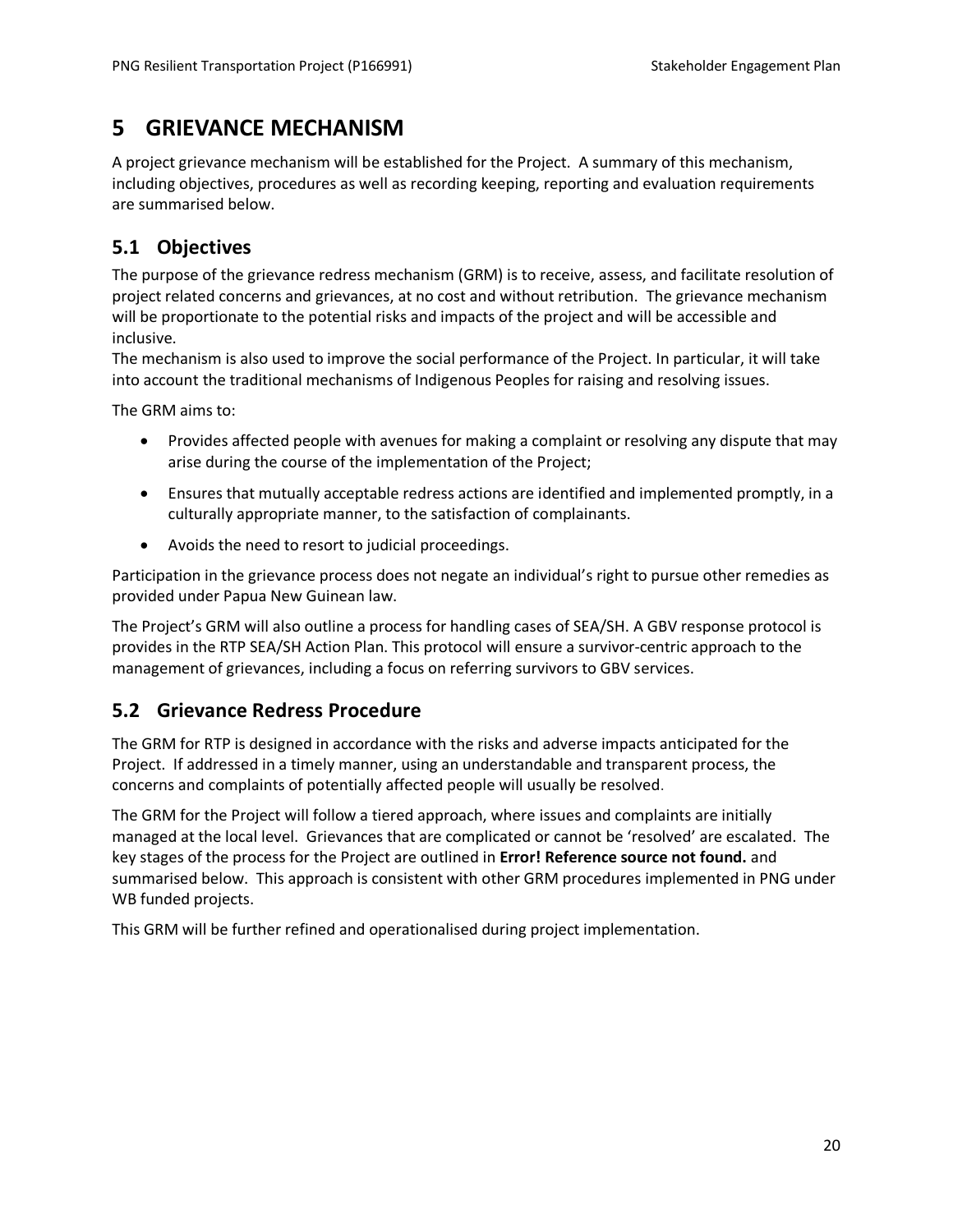

#### <span id="page-24-0"></span>*Figure 5-1 Project GRM process*

The project GRM process [\(Figure 5-1\)](#page-24-0) operates through the following levels:

- **Level 1:** At the local level, complaints will be managed by the contractor and/or provincial DOWH. Upon receipt, the delegated contractor/superintendent/community liaison role under the contract will formally acknowledge<sup>1</sup> receipt of the grievance and ensure the complaint is appropriately assessed, documented and registered using a Grievance Claim form/complaints register. All grievances outside the jurisdiction of the Contractor shall be filed at the Office of the Provincial Works Manager (PWM). The delegate will ensure that the grievance is investigated and a proposed resolution is provided within 15 days of receipt. If the complaint is not **resolved** <sup>2</sup> within the allocated time, the complaint will be referred to Level 2. Any serious or sensitive grievances<sup>3</sup> will be elevated to the Project Director immediately.
- **Level 2: Provincial Grievances Redress Committee (P/GRC)–** Grievances that cannot be resolved at level 1 will be referred to the P/GRC. The P/GRC will include the Provincial Works Manager (Chair), Provincial Administrator/or representative (Co-Chair), Provincial Department of Lands representative, Provincial Department of Environment representative, Village Chief and Civil Society Representative. The P/GRC wwill ensure that the grievance is investigated and a proposed resolution is provided within 15 days of receipt. If the complaint is not resolved<sup>4</sup> within the allocated time, the complaint will be referred to Level 3.
- **Level 3**: Complaints will be handled centrally by the DOWH PIU. DOWH will formally acknowledge receipt of the grievance and ensure that the complaint has been assessed, documented and

 $1$  Acknowledged - the complaint is formally acknowledged and registered.

<sup>&</sup>lt;sup>2</sup> Resolved - complainant accepts proposed resolution and grievances is closed.

<sup>&</sup>lt;sup>3</sup> Complaints relating to SEA/SH issues or other issues that have caused or may cause significant harm to people or the environment; or where complainants feel that the relevant institutions cannot assist in the resolution of grievances because they include an individual or individuals who have themselves abused the process.

<sup>4</sup> Resolved - complainant accepts proposed resolution and grievances is closed.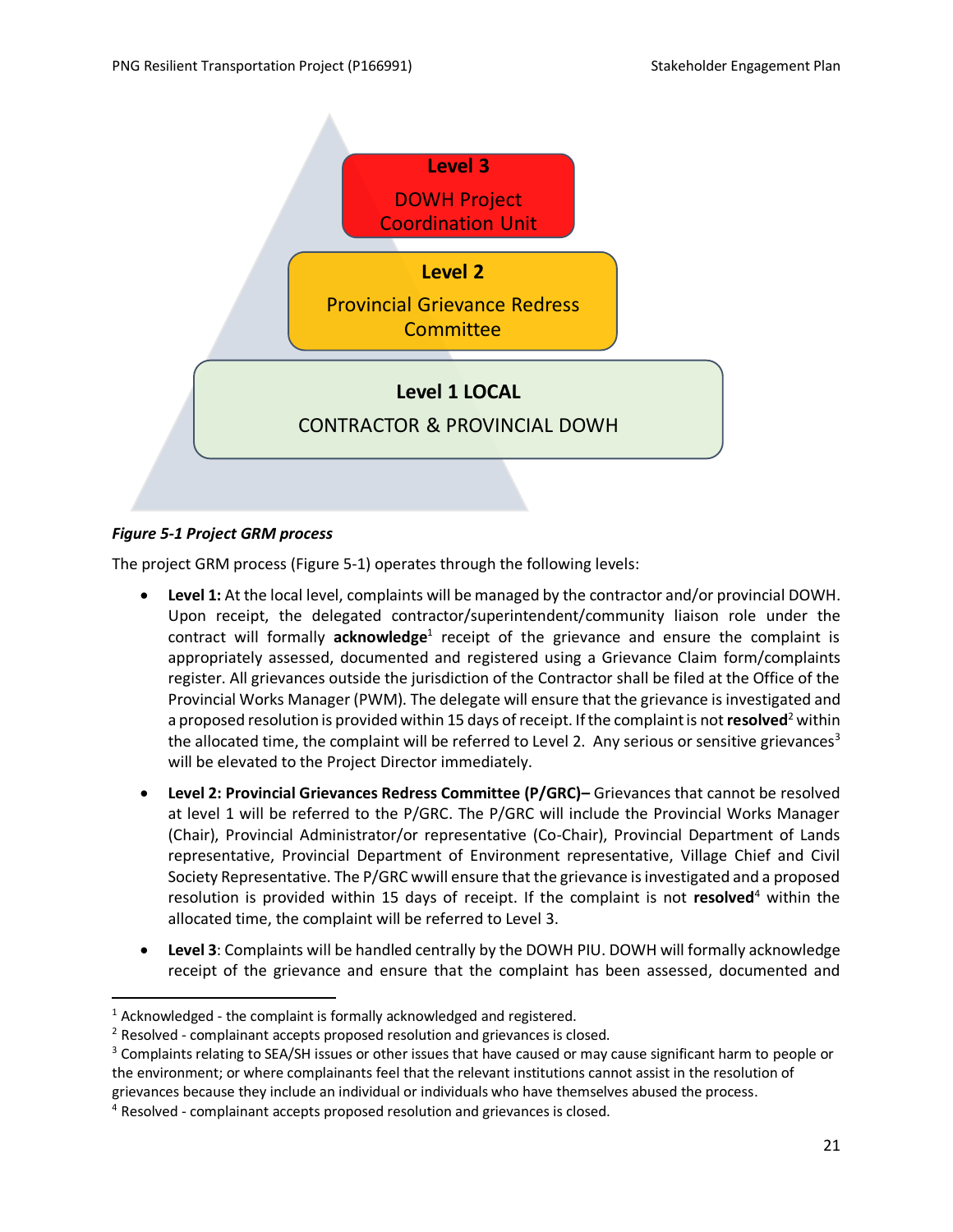registered, using the project's GRM form. This includes i) classifying the grievance based on the type of complaint and ii) providing the initial **response**<sup>5</sup> as quickly as possible. DOWH will ensures that the grievance is investigated and a proposed resolution is provided within 15 days, from when the grievance is registered. If the complaint is not able to be resolved within the allocated time, it will be referred to Level 3.

• **Level 4:** If the aggrieved person is still dissatisfied, the case may be referred to legal proceedings in accordance with national laws and procedures. This will be at the aggrieved person's cost unless otherwise determined by the PNG legal court decision. Specific provisiosn dealing with grievances and complaints concerning customary land are outlined in the project's Resettlement Framework.

### <span id="page-25-0"></span>**5.2.1 Gender Based Violence**

The project Grievance Mechanism will be updated during early project implementation to include details of how reports of GBV, including Sexual Exploitation and Abuse / Sexual Harassment, will be received, resolved, and documented.

As per the project's GBV-SEA/SH Action Plan (refer ESIA, Annex B) the following elements will be integrated into the GM to respond to cases of GBV, including SEA / SH:



The process to receive and respond to complaints of GBV, including SEA / SH, will apply a survivorcentered approach to ensure that the rights of the survivor are upheld.

Anyone receiving or handling complaints of GBV must receive training so that they do not revictimize and retraumatize survivors or unintentionally cause them harm.

### **5.2.2 Modes of receiving grievances**

Complainants can submit grievances either orally or in writing. A variety of channels will be established including community representatives (i.e. Village Chief or Ward Councillor), on-ground contractor/DOWH staff, suggestion/complaint box, telephone, SMS, or email. Complaints may be made anonymously, and confidentiality will be ensured in all instances, including when the person making the complaint is known.

Language barriers and insufficient literacy levels shall also not prevent any persons from lodging a complaint.

<sup>5</sup> Response - steps are taken to investigate and a proposed resolution is presented to the complainant.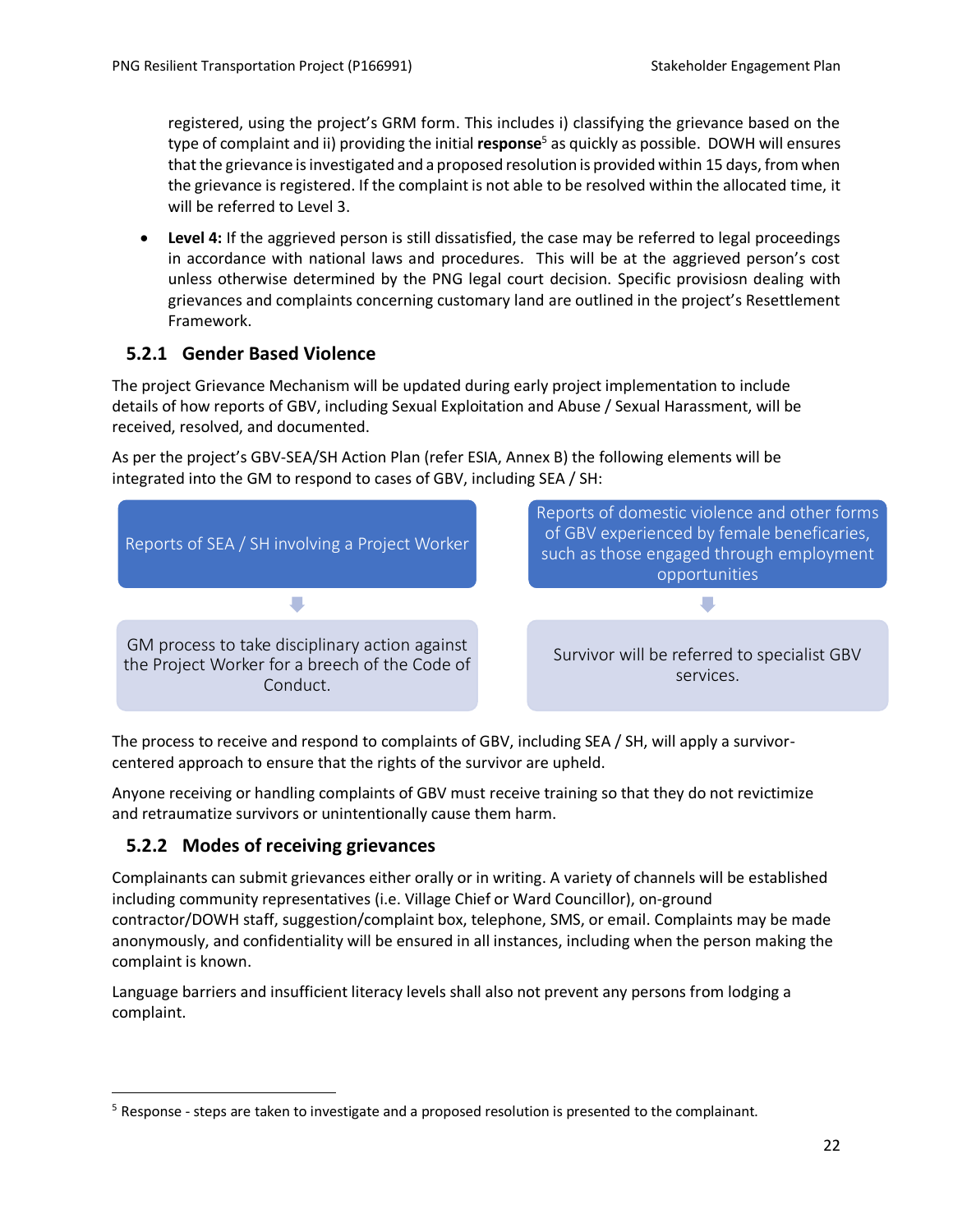### <span id="page-26-0"></span>**5.3 Awareness/Disclosure of Grievance Redress Mechanism**

The Project GRM will be publicly available on the DOWH website and in affected communities.

In the early stages of engagement, project stakeholders and affected communities must be made aware: (i) of how they can access the GRM; (ii) who to lodge a formal complaint to; (iii) timeframes for response; (iv) that the process must be confidential, responsive and transparent; and (v) alternative avenues where conflicts of interest occur.

All stakeholders, including local authorities and community members in the vicinity of the identified works, will need to be informed of the Project 's GRM process. Disclosure methods will include community flyers, community and project notice boards, translated to Tok Pisin. Disclosure will be required for the duration of the Project, including construction and non-construction components, and prior to the commencement of any civil works.

The GRM process is to be introduced during all stakeholder engagement activities and publicly disclosed on relevant websites, to ensure that all relevant stakeholders are aware of this procedure and the specific steps to be taken for lodging a complaint (refer *Sectio[n 4.3.1](#page-20-0) Information Dissemination).*

### <span id="page-26-1"></span>**5.4 Monitoring, Tracking and Reporting**

### <span id="page-26-2"></span>**5.4.1 Grievance Record Keeping**

All complaints or grievances submitted will require the completion of a Grievance Claim Form. Matters relating to construction activities will be addressed by contractors while land/ compensation issues will be addressed through the DOWH PIU.

The Grievance Claim Form shall be written in English and Tok Pisin and disclosed during consultation. Forms will be completed by the Contractor, Provincial DOWH or DOWH PIU and reviewed by the complainant. Grievances forms can also be submitted electronically through the DOWH website or email. Personal details can remain anonymous.

Complaints or grievances are to be recorded in a Grievances Registery held by the DOWH PIU. The register is to clearly indicate whether an issue has been resolved or is still outstanding. The following records generated by this procedure will be stored in hard copy by the DOWH PIU and in electronic format:

- Grievance Claim Forms;
- Letters of request;
- Memorandums of field investigations, consultations and meetings; and
- Photographs, maps, drawings.

If an issue has been resolved, the register will include the following information:

- Completed Grievance Resolution Form;
- Action taken (including evidence of action taken, i.e. photographs, receipts, etc.);
- Date of resolution; and
- Signature of complainant and person responsible for issue resolution.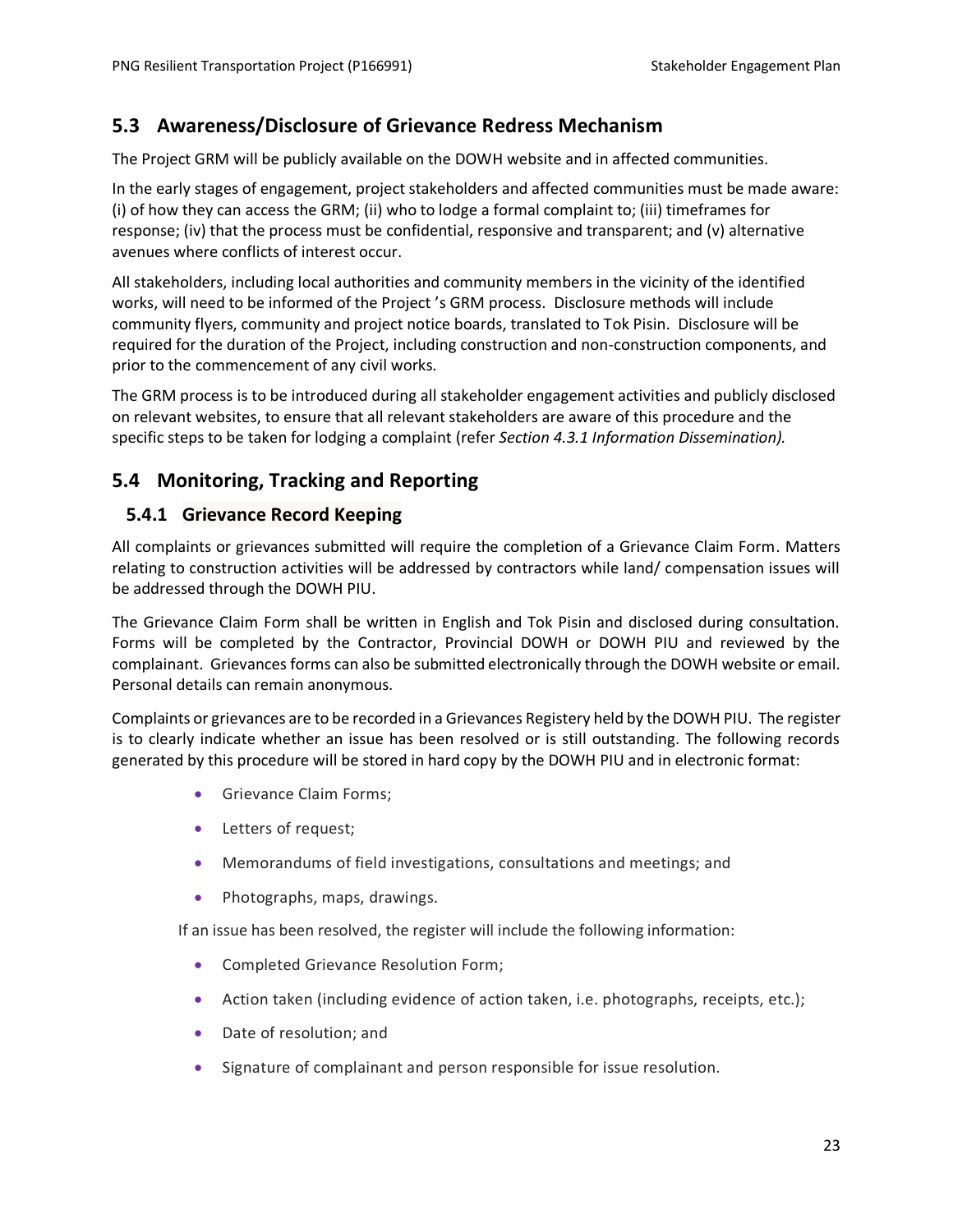### <span id="page-27-0"></span>**5.4.2 Reporting**

Monthly/quarterly reports prepared by DOWH will provide summaries of complaints, types, actions taken and progress made in terms of resolving pending issues, and drawing on information from DOWHs GRM register and information from Contractor / Provincial DOWH reports.

Reports on the GRM will inform the ongoing revision of the SEP and help to identify the need for change in Project focus, strategies and implementation.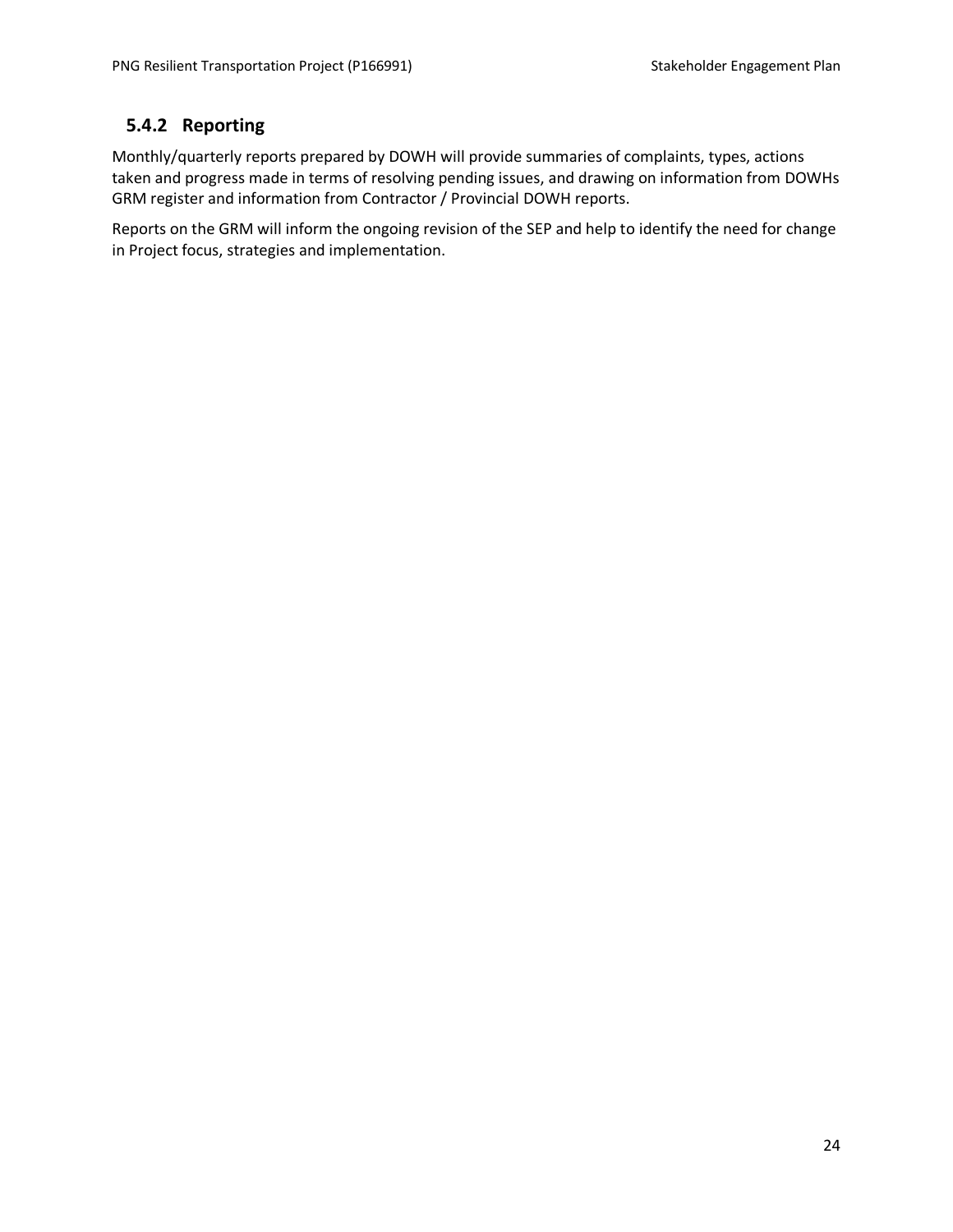# <span id="page-28-0"></span>**6 RESOURCES AND RESPONSIBILITIES FOR IMPLEMENTING SEP**

### <span id="page-28-1"></span>**6.1 Stakeholder Engagement Resources and Responsibilities**

The DOWH will be responsible for implementing the SEP under the Project. Resources and responsibilities across various roles are summarised below.

### <span id="page-28-2"></span>**6.2 Department of Works**

A **Project Implementation Unit (PIU**) will be established within DOWH for the Project. The PIU is responsible for overall implementation, project planning and coordination, procurement, monitoring of the project activities and reporting on the Project.

The **Project Director** will provide oversight and support coordination of project implementation. The PIU will be comprised of **Environmental & Social Officers**, dedicated to the Project. The PIU will also be supported by DOWH's Environmental and Social Safeguards Branch (ESSB). Stakeholder engagement will be the responsibility of all members of the PIU.

At the Provincial level, the PIU will engage a Provincial works engineer and Provincial works community liaison officer**,** for each sub-project to lead on-ground stakeholder engagement with affected communities.

### <span id="page-28-3"></span>**6.3 Employers Project Manager**

DOWH will retain the support of an Employers Project Manager (EPM) with an **Environmental Specialist Social Specialist and Occupational Health and Safety Specialist** to assist in preparation of E&S instruments – including the SEP, and their implementation during project implementation. The Supervising Engineer will also appoint a **GBV specialist** who will support the implementation of their Action Plan and ensure adherence to World Bank SEA / SH risk mitigation and response strategies.

The ESS will also be responsible for supporting technical skills development within the PIU.

### <span id="page-28-4"></span>**6.4 Civil Works Contractors**

Civil Works Contractors will be responsible for undertaking stakeholder engagement related to site preparation and construction of the specific physical works. The scope of stakeholder engagement will be documented in the C-ESMP Community Engagement Plan. The Plan shall:

- Identify and prioritise key stakeholder groups;
- Provide a strategy, activities and timetable for sharing information and consulting with each of these groups;
- Describe resources and responsibilities for implementing stakeholder engagement activities;
- Describe how stakeholder engagement activities will be incorporated into the company's management system
- Outline activities and timetable for establishing and implementing the contractor led aspects of the project grievance redress mechanism
- Outline a community consultation and information dissemination program and provide a schedule of planned meetings for the first six months of the program
- Outline the objectives of the stakeholder committee and its terms of reference.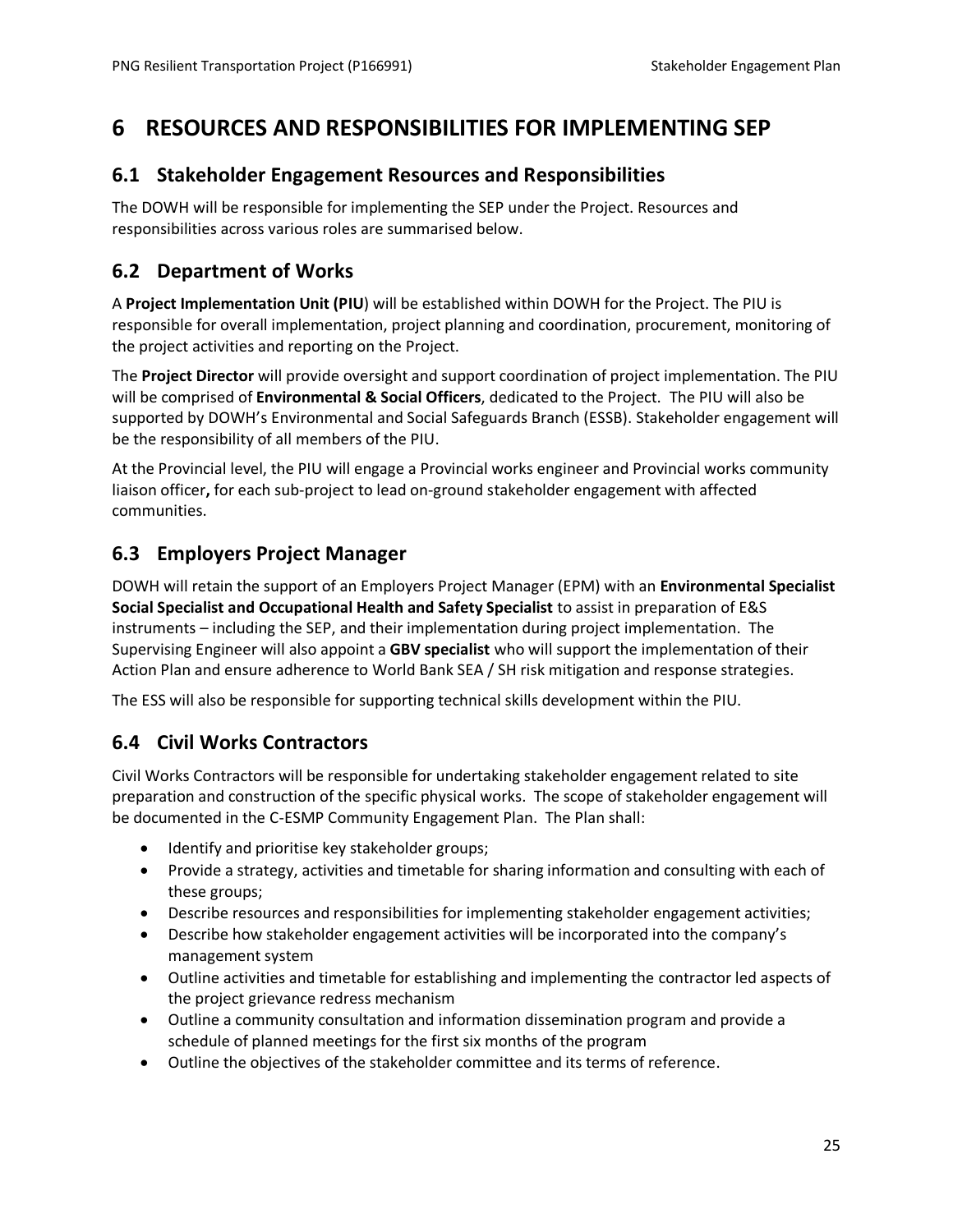Social interaction, gender awareness and social awareness and employment requirements will also be incorporated into the Community Engagement Plan. A Stakeholders Committee is to be formed at each construction location to provide an open forum to discuss the works and its effect on the community (refer Table 4.2). To ensure local benefits are retained, the Contractor should employ local people, including 20% women, where possible. The contractor should also consider the use of local community and women's groups for Sub-contracts whenever possible on the works.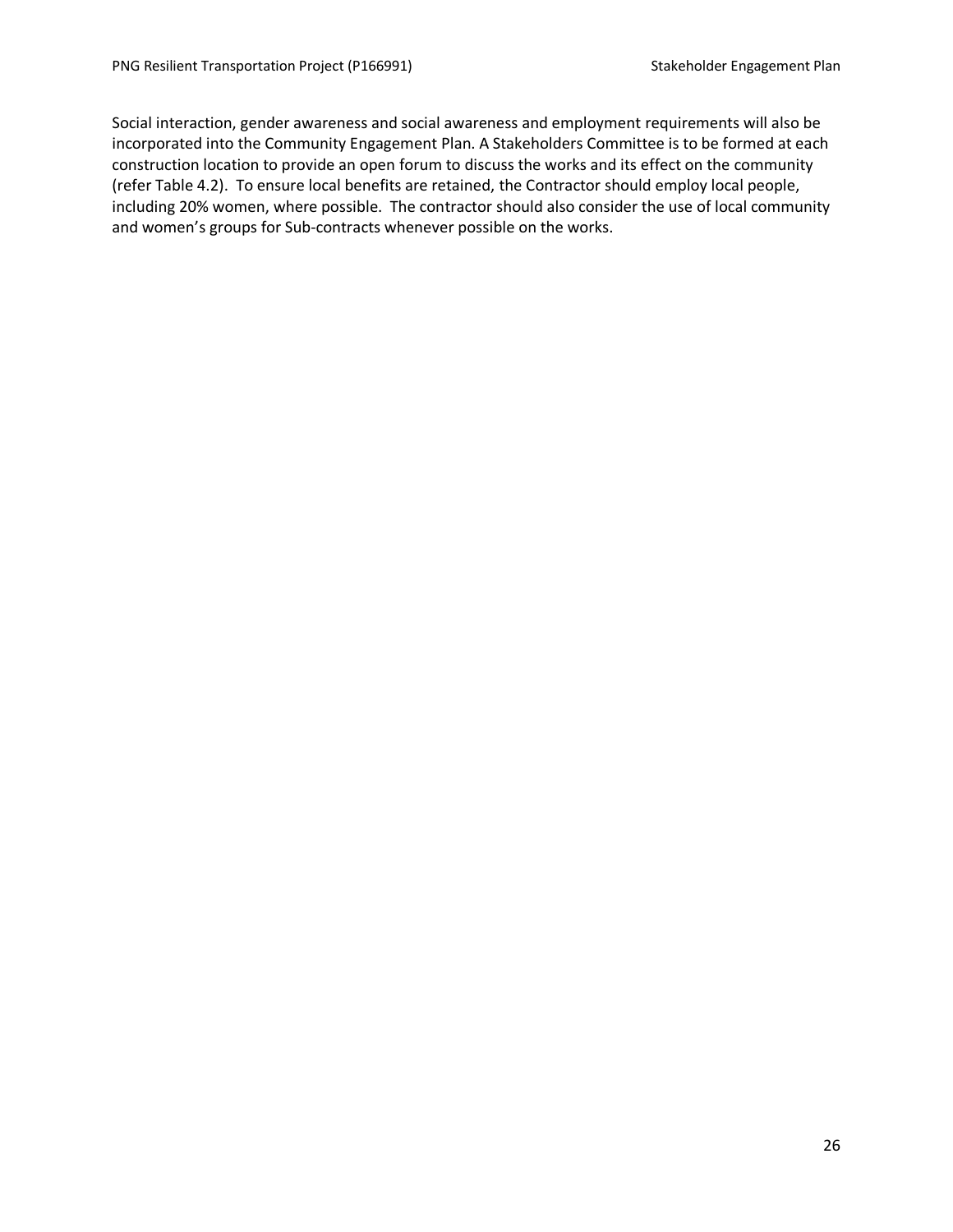# <span id="page-30-0"></span>**7 MONITORING AND REPORTING**

The SEP will be periodically revised and updated as necessary in the course of Project implementation. This will be undertaken in order to ensure the following:

- information is consistent and is reflective of evolving information requirements at different stages of the Project
- methods of engagement remain appropriate and effective for the Project.

Any major changes to Project-related activities or schedule will be reflected in the SEP.

Project stakeholder engagement activities will be documented through quarterly and annual progress reports, to be shared with the World Bank. Quarterly summaries and internal reports on public grievances, enquiries and related incidents, together with the status of implementation of associated corrective/preventative actions will be collated by the DOWH **Environmental and Social Officers**. The quarterly summaries will provide a mechanism for assessing both the number and the nature of complaints and requests for information, along with the Project's ability to address those in a timely and effective manner.

Information on public engagement activities undertaken by the Project during the year will be included in the annual report of the DOWH to Parliament. The project will include a key performance indicator "Project related complaints to the Grievance Redress Mechanism (GRM) satisfactorily addressed within the specified timeframe" to monitor the implementation of the Project GRM.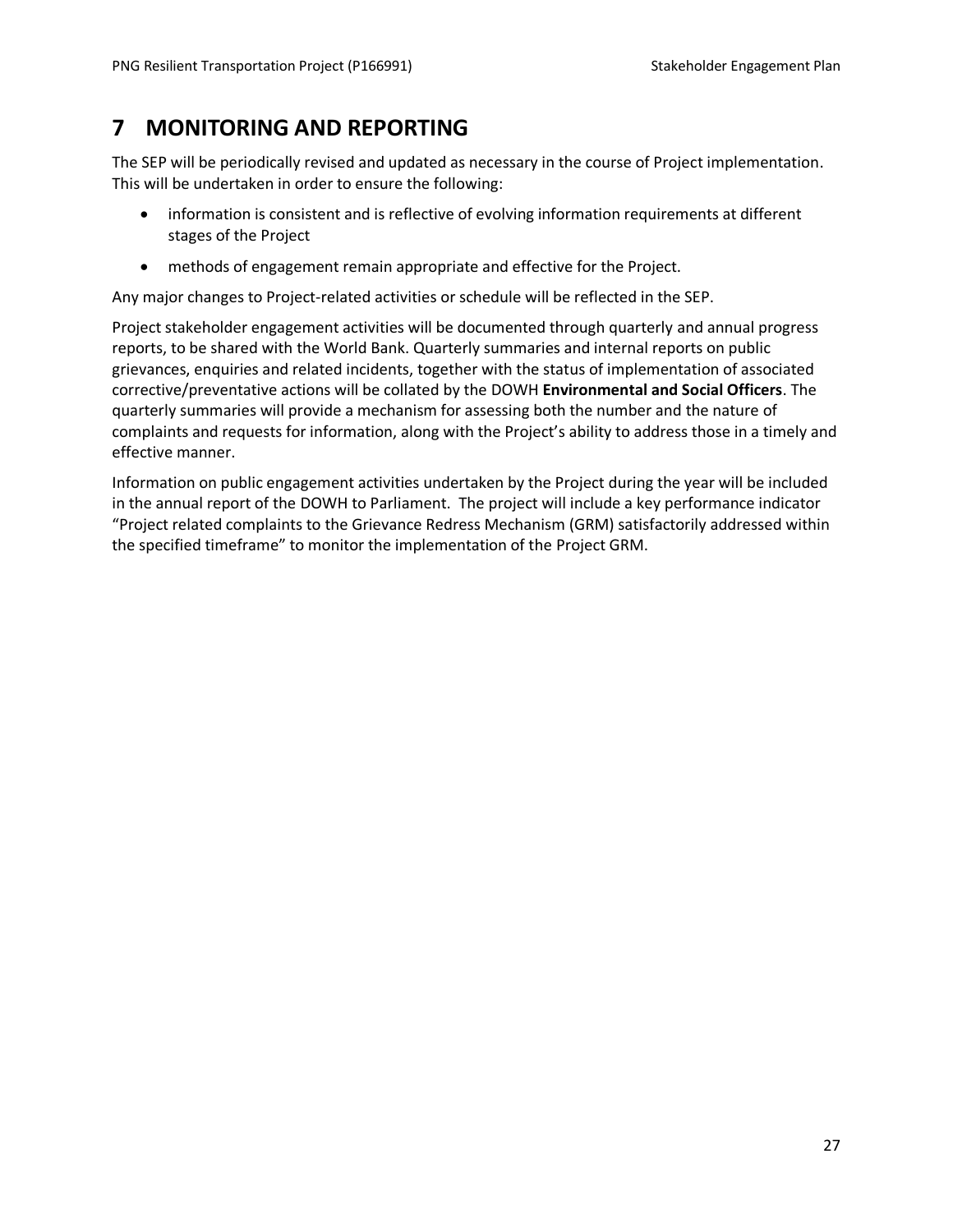# <span id="page-31-0"></span>**ANNEXURES**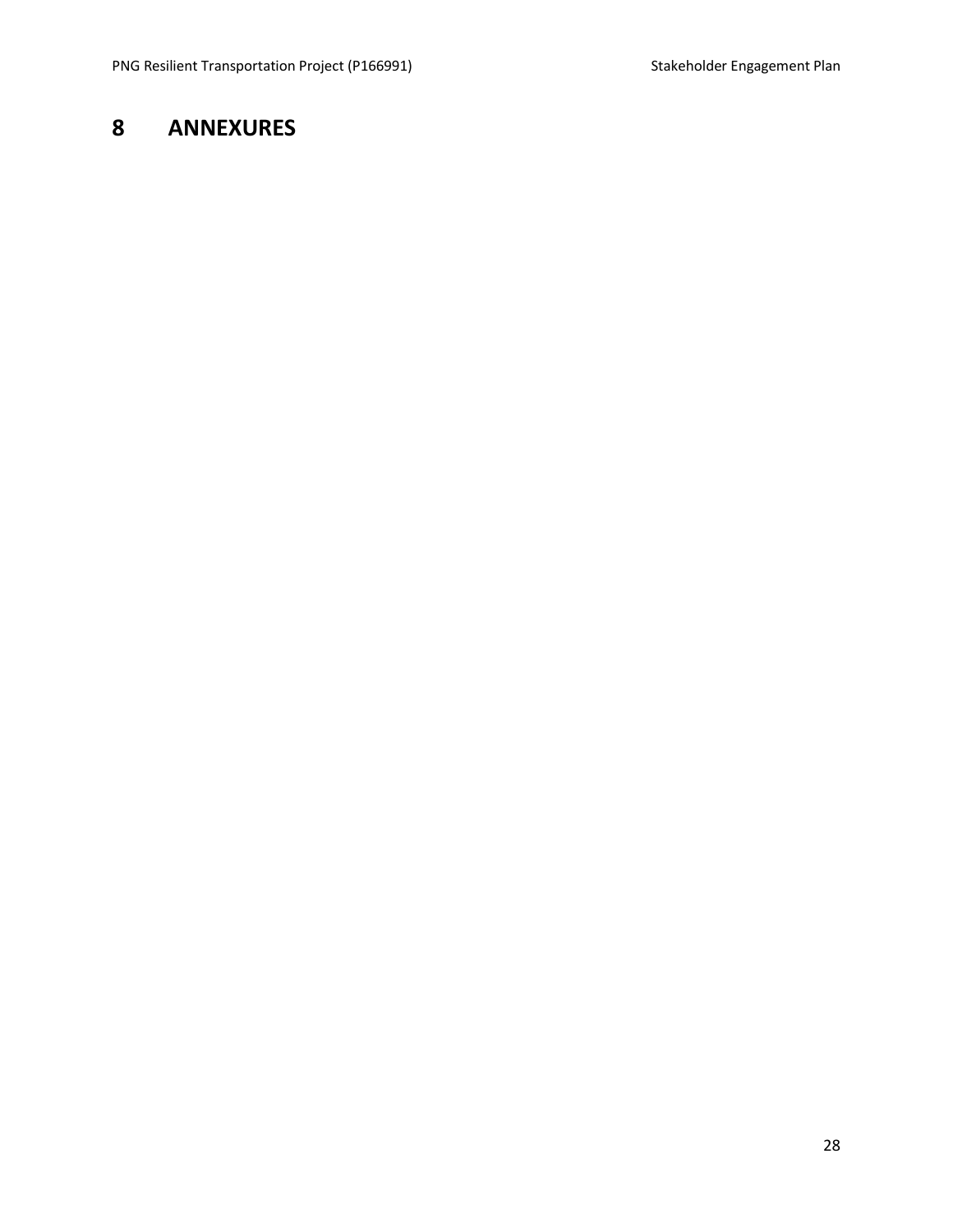# <span id="page-32-0"></span>**Annex 1 COVID-19 Safety Protocol: Project Implementation**

#### **Purpose**

The purpose of this Protocol is to identify COVID-19 transmission risks associated with the implementation of the Resilient Transport Project; outline appropriate risk mitigation measures; and assign roles and responsibilities for their implementation.

#### **Context**

An outbreak of the coronavirus disease (COVID-19) caused by the 2019 novel coronavirus (SARS-CoV-2) has spread rapidly across the world since December 2019. On 11 March 2020, the World Health Organization (WHO) declared a global pandemic.

The first COVID case in PNG was recorded in March 2020. The GoPNG activated the National Emergency Response Operation Committees (NEOCs) on the 27th of January 2020. COVID-19 was declared a national emergency on March 11, 2020. A Joint Agency Task Force for COVID 19 under the National Control Centre has been established to coordinate the national response. The official website is: [https://covid19.info.gov.pg/.](https://covid19.info.gov.pg/)

NDoH in partnership with the World Health Organisation published the Niupela Pasin Transitioning to a 'New Normal' Handbook. The Government of Papua New Guinea (PNG) through the National Department of Health (NDOH) has also developed a preparedness and response plan that outlines the strategic components for managing a public health response to COVID-19.

#### **COVID-19 Transmission Risks**

The RTP will be implemented through the Department of Works and Highways (DOWH) as the single Implementation Agency (IA). The Project will engage project workers including government staff (central and provincial), contractors, sub-contractors and consultants, to improve the quality of the road network in Madang, Morobe and Central Provinces.

The project's design includes:

- Rehabilitation, reconstruction and maintenance of existing highways
- Road safety strengthening activities, including improved quality and safety of pedestrians' facilities and relocation of market vendor stalls
- Conduct of community engagement activities associated with traffic safety and awareness
- Technical assistance provided by in-country and international consultants (located in the DOWH PIU).

These engagements present a moderate-high risk of COVID-19 transmission i) between project workers, ii) from project workers to target beneficiaries, and iii) amongst targeted beneficiaries. The risk of transfer between outside project workers (contractors and sub-contractors) to communities is viewed as the greatest risk.

#### **COVID-19 Transmission Mitigation Measures**

The Project will implement the following measures to mitigate the risk of virus transmission during project implementation: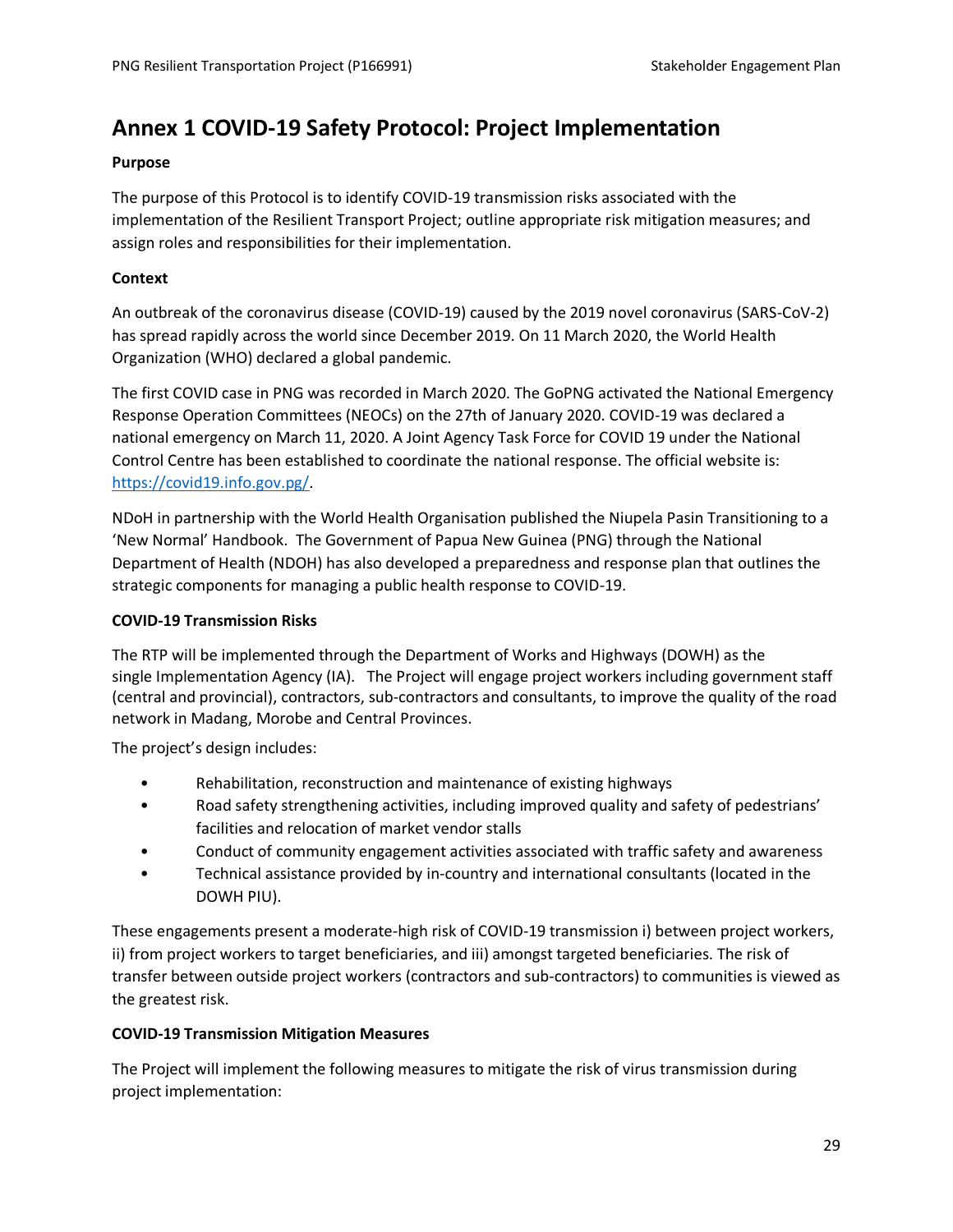- Routinely review the national, provincial and district COVID-19 situation and the restrictions put in place by the government to contain virus spread and send updates to DOWH on a regular basis or sooner if the situation has changed;
- Ensure that all project workers including government, contractors, sub-contractors and consultants undertake regular COVID-19 risk awareness and mitigation training and commit, through the project's code of conduct, to managing COVID-19 risks associated with project activities;
- Ensure project beneficiaries are made aware of COVID-19 transmission risks and prevention measures (general and project-specific) throughout project implementation by utilizing project communication channels including website, Facebook page, community notice boards; and before the commencement of on-ground project consultations/activities;
- Conduct all project activities as per the national restrictions or advisories including staying home when sick, good hygiene and social distancing, and minimize direct interaction between project workers and beneficiaries / affected people where possible;
- Ensure that project workers do not conduct face-to-face activities when they are feeling unwell or have been identified as a close contact of a COVID-19 case. Support Government, PIU staff and consultants to get tested for COVID-19 before recommencing face-to-face activities. In the event that a case is identified by medical experts, the PIU must be notified immediately and will work closely with medical staff and authorities to ensure support is given to the officer/consultant to go through the necessary protocols including isolation and treatment.
- Monitor and report on the implementation of project COVID-19 prevention measures during the conduct of project activities through the project's existing monitoring and reporting framework.

#### **Roles and responsibilities**

The DOWH Director will have overall responsibility for ensuring the implementation of the Plan. Day to day implementation will be conducted led by the EPM Manager and project E&S officers/specialists.

All Project workers and external contractors engaged by the project including government staff, project staff, contractors and consultants are required to carry out their duties in accordance with this Plan.

#### **Resources**

GoPNG COVID19 situation reports and advisory[: https://www.health.gov.pg/subindex.php?news=1](https://www.health.gov.pg/subindex.php?news=1) 

GoPNG COVID19 awareness-raising resources: [https://covid19.info.gov.pg/index.php/covid-19](https://covid19.info.gov.pg/index.php/covid-19-awareness/) [awareness/](https://covid19.info.gov.pg/index.php/covid-19-awareness/) 

#### **Tools**

The following tools will be developed/utilized by project management staff to ensure COVID-19 mitigation measures are complied with:

- RT Project Pre-Mission Checklist / Project Worker Health Certification
- RT Project Training Record
- RT Project COVID Safe Meeting Guidance